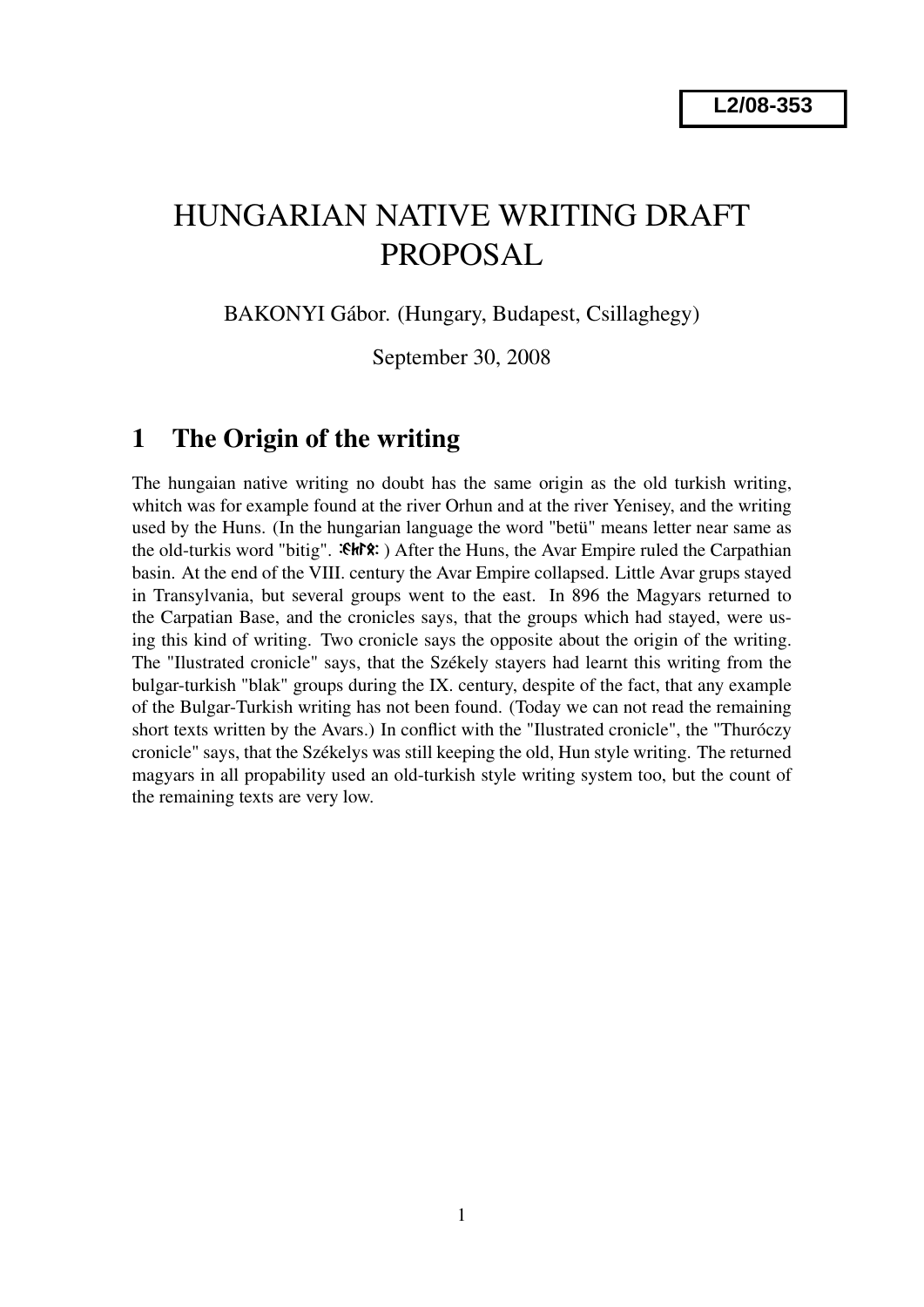

(The Székelys was appointed for border-guarding of Hungary. so they were a little bit separated from the other parts of the country. The Székely dialect of the hungarian language is used in eastern Transylvania. )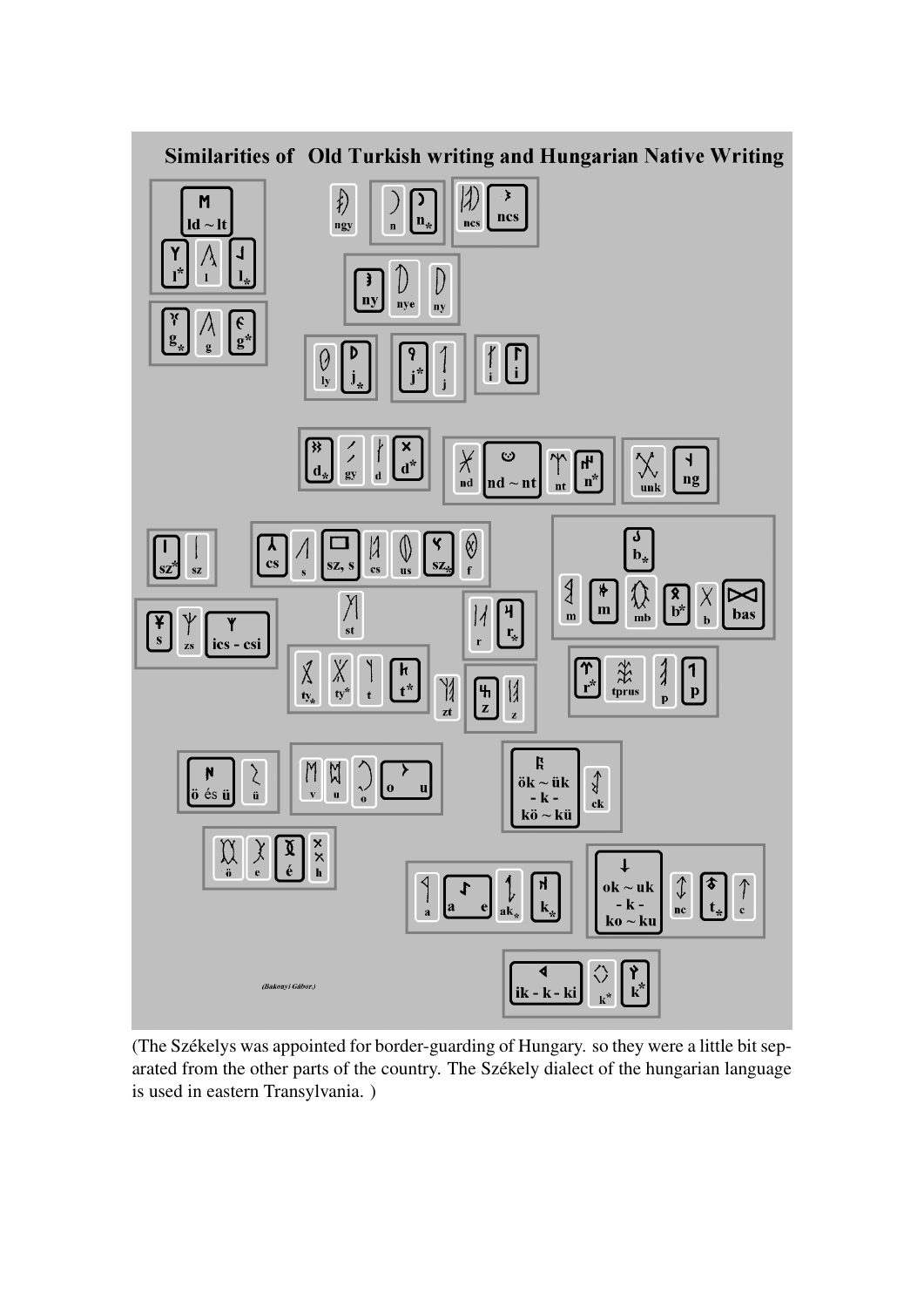## 2 Ages of Using

During the last thousand year, in Hungary, the Latin letters were used in offical. (And till 1836 the latin language was the official language.) The hungarian native writing was never been used formally, it was used only informally. The unofficial use caused a little bit anarchy, and great number of variants.

|                  |               | 1598, 1623, 1623, |                |                  | 1680. $\leq 1713$ . $\leq 1713$ . $\leq 1746$ . $\leq 1753$ . $\leq 1753$ . $\leq 1753$ . $\leq 1753$ . 1501. |               |                    |                |               |                   |                  |                                     |                           | 1483.        | 13002<br>< 1690        |                                           | $-1730. < 1600.$ | 1613<br>< 1680        | 1743                                                                                                                                                                                                                                                                                                                                                                                                                                                                                                                                                                                                                                                                         | 1819<br>1821             |                    |                             |                                   |                                        |                        |                            |                                 |                |                                           | 1929   |
|------------------|---------------|-------------------|----------------|------------------|---------------------------------------------------------------------------------------------------------------|---------------|--------------------|----------------|---------------|-------------------|------------------|-------------------------------------|---------------------------|--------------|------------------------|-------------------------------------------|------------------|-----------------------|------------------------------------------------------------------------------------------------------------------------------------------------------------------------------------------------------------------------------------------------------------------------------------------------------------------------------------------------------------------------------------------------------------------------------------------------------------------------------------------------------------------------------------------------------------------------------------------------------------------------------------------------------------------------------|--------------------------|--------------------|-----------------------------|-----------------------------------|----------------------------------------|------------------------|----------------------------|---------------------------------|----------------|-------------------------------------------|--------|
|                  |               |                   |                |                  | Tizenkét hun-magyar alphabet.                                                                                 |               |                    |                |               |                   |                  |                                     |                           |              |                        |                                           |                  |                       |                                                                                                                                                                                                                                                                                                                                                                                                                                                                                                                                                                                                                                                                              |                          |                    |                             |                                   |                                        |                        |                            |                                 |                |                                           |        |
|                  |               |                   | II.<br>Kajoni  |                  |                                                                                                               |               | IL Oerle- Anony-   |                | Dési          | Dobai             |                  | Udvar- Csik-szt-<br>helyi — miklósi | $\lim_{\delta\to 0}$      |              |                        |                                           |                  |                       | Rettegi                                                                                                                                                                                                                                                                                                                                                                                                                                                                                                                                                                                                                                                                      |                          |                    |                             | Miskolezi                         |                                        | Mezőkeresztesi         |                            | <b>Szentkirály</b>              |                | gr. Réva<br>П.                            | Székel |
|                  | bethk Telegdi | Kájoni            |                |                  | Harrányi Kaposi Kaposi                                                                                        |               |                    |                |               |                   |                  |                                     |                           |              | Marsisi                | Istvan                                    |                  | Magyar<br><b>ABC</b>  | István                                                                                                                                                                                                                                                                                                                                                                                                                                                                                                                                                                                                                                                                       | Nagybánys                | Gyulafché          | Szentivány<br><b>Dániel</b> | Csuják I.                         | Miskolcz<br>Csuják II.                 |                        | Székely<br>Hun ABC         |                                 |                | gr. Réva<br>m.                            |        |
|                  | 4             | 4                 | 4              | 4                | a                                                                                                             | 4             | $\sim$             | 4              | 4             | 4                 | 4                |                                     | a, d                      |              |                        |                                           | q                | 4                     | q,                                                                                                                                                                                                                                                                                                                                                                                                                                                                                                                                                                                                                                                                           |                          |                    |                             |                                   | 4                                      |                        |                            | 4                               | ۹              | 4                                         | 4      |
|                  |               | Х                 |                | $\propto$        | X                                                                                                             | Х<br>И        | ҉Х<br>И            | X<br>h         | X<br>И        | Х<br>И            | X<br>ヶ           | И                                   | $\pmb{b}$                 | Χ<br>И       | Χ                      | $\boldsymbol{\mathsf{x}}$<br>H            | ×<br>H           | ✕                     | $\boldsymbol{\mathsf{X}}$                                                                                                                                                                                                                                                                                                                                                                                                                                                                                                                                                                                                                                                    | X,                       | X                  | ×                           | ×                                 | ×                                      | x                      | x                          | X                               | x              | $\mathbf x$<br>$\mathbf{x}$               | x      |
| cs               | И<br>⋀        | И                 |                | И<br>↑           | T                                                                                                             | ↑             | T                  | ∧              | ↑             | 个                 | 4                |                                     | $\alpha$<br>$\epsilon$    | 1            | И<br>1                 | $\Lambda$                                 |                  | 40                    | Ħ<br>л                                                                                                                                                                                                                                                                                                                                                                                                                                                                                                                                                                                                                                                                       | И<br>$\mathcal{I}$       | h<br>ጥ ቀ           | H<br>Λ                      | Ħ<br>∧                            | Я                                      | k<br>1                 | n<br>f                     | $\boldsymbol{\varepsilon}$<br>Л | и<br>:۳        | и<br>t<br>1                               | я<br>↑ |
|                  | f             | f                 | t              | t                | ᅮ                                                                                                             | ╅             | ┽                  | J              | ┿             | ┿                 | f                |                                     | d                         |              | ł                      | $+$                                       |                  | $\uparrow$ (cs)<br>┿  | ナ                                                                                                                                                                                                                                                                                                                                                                                                                                                                                                                                                                                                                                                                            | ナ                        | $\ddot{}$          | +                           | T                                 | Λ<br>t                                 |                        |                            | $^{\mathrm{+}}$                 | 7              | $\ddagger$                                |        |
|                  | J             | J                 | J              | S                | C                                                                                                             | Ĵ             | D                  | Ć              |               | IJ                | J                |                                     | $\epsilon$                |              | $\overline{y}$         | Q                                         | ٥                | C.                    | ₹                                                                                                                                                                                                                                                                                                                                                                                                                                                                                                                                                                                                                                                                            | J                        | そう                 | $\boldsymbol{\mathcal{J}}$  | ڔ                                 | Ş                                      | X                      | X                          | Į                               | э              | X<br>Э                                    | ⋧      |
|                  |               |                   |                | 5                | Э                                                                                                             | С             | З                  |                |               |                   |                  |                                     | é                         |              |                        |                                           |                  |                       |                                                                                                                                                                                                                                                                                                                                                                                                                                                                                                                                                                                                                                                                              | S                        |                    |                             |                                   |                                        |                        |                            |                                 | C              |                                           |        |
|                  | ⊛<br>Λ        | ⊕<br>∧            | $\oplus$       | 0<br>Λ           | $\circledcirc$<br>Л                                                                                           | ⊛<br>Л        | ⊛<br>∧∖            | ⊗<br>Λ         | ∞<br>А        | ⊗                 | $_{\oplus}$<br>А | Ø<br>Α                              |                           | 0            | $\oplus$<br>л          | $\hat{\bm{\omega}}$<br>$\mathbf{\hat{x}}$ | ⊕                | $\mathscr{D}$         | Θ<br>J                                                                                                                                                                                                                                                                                                                                                                                                                                                                                                                                                                                                                                                                       | $\vartheta$<br>Λ         | Θ                  | ⊕<br>へ                      | $_{\scriptscriptstyle\odot}$<br>Л | ⊙<br>$\lambda$                         | 0<br>Ѧ                 | ⊕<br>∧                     | Φ<br>Л                          | ø<br>л         | $\boldsymbol{\Theta}$<br>$\bigoplus$<br>Λ | ⊗<br>ᄾ |
| g<br>gy          | $^\mathrm{+}$ | ŧ                 | 丰              | $\boldsymbol{f}$ | ℐ                                                                                                             | $^\mathrm{+}$ | 丰                  | ŧ              | ŧ             | 术                 | $\ddagger$       | ≸                                   | $\pmb{\varepsilon}$<br>89 |              | ŧ                      | $\ast$                                    | ∧<br>$\ddagger$  | Л<br>$\mathcal{T}$    | 肀                                                                                                                                                                                                                                                                                                                                                                                                                                                                                                                                                                                                                                                                            | کمی                      | ٨<br>$\equiv$      | ŧ                           | 半                                 | $\pmb{\ast}$                           | #                      | 爷                          | ¥                               | ℐ              | ł<br>$*$                                  | ≠      |
| ħ                | x             | x                 | 爻              | $\infty$         | x                                                                                                             | x             | X                  | $\mathfrak{X}$ | $\mathfrak X$ | ҉                 | X                |                                     | h                         | ×            | ≬                      | X                                         | $\chi$           | $\chi$                | x                                                                                                                                                                                                                                                                                                                                                                                                                                                                                                                                                                                                                                                                            | $\overline{\mathscr{X}}$ | Ř                  | x                           | χ                                 | $\boldsymbol{\mathsf{x}}$              | $\mathfrak{I}$         | I                          | x                               | X              | X<br>菱                                    | χš     |
| i, i             | t             | ォ                 | ł              | t                | t                                                                                                             | Ť             | $^{\mathrm{+}}$    | Ť              | t             | ┿                 | t<br>7           | ł                                   | š, š                      |              | 1                      | $\ddagger$                                |                  | ŧ                     | $\tau$                                                                                                                                                                                                                                                                                                                                                                                                                                                                                                                                                                                                                                                                       | Ť                        | r                  | $\tau$                      | $\tau$                            | 1                                      | $\overline{t}$         | ł                          | $\ddot{+}$                      | +              | ł<br>ł                                    | +      |
| j<br>köz. k      | 7<br>◇        | ٦<br>◇            | ◇              | ♦                | J<br>♦                                                                                                        | J<br>♦        | 7<br>◇             | V              | ◇             | λ                 | ◇                | 1<br>♦                              | ÷F<br>$k\delta z$ - $k$   | ♦            | 1<br>♦                 | $\overline{z}$<br>s                       |                  | 7                     | J                                                                                                                                                                                                                                                                                                                                                                                                                                                                                                                                                                                                                                                                            | J                        | ٦                  | 7                           | 7                                 | 7<br>♦                                 | 7<br>s                 | 1<br>0                     | J                               | I<br>♦         | ٦<br>♦<br>$\circ$                         | 1<br>◇ |
| odg-k            | Ζ             |                   |                | N                |                                                                                                               | N             |                    | Ζ              | N             | Z                 | Ζ                |                                     | $v \notin k$              |              | Z                      |                                           | ◇<br>マ           | ♦<br>$\overline{z}$   | ♦                                                                                                                                                                                                                                                                                                                                                                                                                                                                                                                                                                                                                                                                            | ♦<br>N                   | ♦<br>₹             | ♦                           | ♦<br>$\sim$                       | $\mathbf{\hat{v}}$                     | 2                      | Z                          | ♦<br>N                          | N              |                                           | Ζ      |
| $\mathbf{I}$     | ᠕             |                   |                | <i>/</i> እ へ ≪   | ∧∖                                                                                                            | ∕∧            | ∧∖                 | ᠕              | ᠕             | ᠕                 | ᠕                | Λ                                   | $\mathbf{I}$              | Λ            | Λ                      | J                                         | ⅍                | $\wedge$              | 7                                                                                                                                                                                                                                                                                                                                                                                                                                                                                                                                                                                                                                                                            | л                        | $\sim$             | $\overline{\mathcal{A}}$    | ∕∗                                | ٨                                      | $\frac{\lambda}{\rho}$ | <i>៳</i>                   | A                               | ѧ              | ^ л                                       | 办      |
| lу               | ⊙             |                   |                | ⊙                | ⊙                                                                                                             | ⊙             | ⊙                  | ⊙              | O             | ⊙                 | ⊙                | Ø                                   | h                         | Ø<br>8       | 0<br>8                 | $\hat{\omega}$<br>Ĵ                       | O                | $\odot$               | $\odot$                                                                                                                                                                                                                                                                                                                                                                                                                                                                                                                                                                                                                                                                      | 0                        | $_{\odot}$         | $\mathcal{Q}$<br>đ          | $\circ$<br>€                      | $\odot$                                |                        | 0                          | 0<br>1                          | O              |                                           | 0      |
|                  | В<br>Э        | Я<br>G            | 8<br>Э         | Δ<br>Э           | A<br>ว                                                                                                        | ₹<br>C        | Δ<br>$\mathcal{D}$ | 8<br>Э         | 4<br>Э        | 8<br>Э            | 4<br>Э           | ş<br>Ĵ                              | $\pi$                     |              | $\mathcal{C}$          | C                                         | 8<br>∋           | $\Omega$<br>$\supset$ | ā<br>Э                                                                                                                                                                                                                                                                                                                                                                                                                                                                                                                                                                                                                                                                       | 3<br>$\mathcal{F}$       | 1<br>$\mathfrak I$ | Э                           |                                   | $\blacktriangleleft$<br>$\overline{ }$ | a<br>っ                 | a<br>っ                     | Э                               | А<br>G         | a<br>Я                                    | ৪<br>د |
| $_{\pi}$         | P             | Ĉ                 |                | I                | D                                                                                                             | C             | J                  | J              | $\mathbb{O}$  | J                 | Į                |                                     | ny                        | D            | D                      | ъ                                         | D                | J                     | $\mathbf b$                                                                                                                                                                                                                                                                                                                                                                                                                                                                                                                                                                                                                                                                  | ھ                        | $\mathbf{z}$       | D                           | D                                 | D                                      | っ                      | פ                          | Э                               | $\mathfrak{D}$ | G<br>э<br>$\mathfrak{D}$                  | D      |
| o, d             | ್ನು           | Ç                 | $\mathcal{O}$  | S                | ම                                                                                                             | ঌ             | ಾ                  | 5              | $\rho$        | $\mathcal{S}$     | Σ                | G                                   | o, d                      |              | C                      | p                                         | כ                | $\geqslant$           | $\mathbf{5}$                                                                                                                                                                                                                                                                                                                                                                                                                                                                                                                                                                                                                                                                 | ò,                       | ò                  | D                           | จ                                 | ১                                      | 5                      | 7                          | ම                               | G              | Ğ<br>9                                    | لاث    |
| ŏ, õ             | $\chi$        | X                 | ¤              | $\Lambda$        | Q,                                                                                                            | $\infty$      | ১                  | $\mathcal{X}$  | $\sqrt{2}$    | Ж                 | X                | Κ                                   | $\delta, \delta$          | a            | $\boxtimes^{\omega}$ x |                                           | X                | $\chi$                | $\infty$                                                                                                                                                                                                                                                                                                                                                                                                                                                                                                                                                                                                                                                                     | Q                        | $\pmb{\chi}$       | $\bm{\mathfrak{x}}$         | D:                                | Þ                                      | x                      | $\boldsymbol{\mathcal{X}}$ | X                               | $\alpha$       | $x \alpha$                                | ドメク    |
| ø                | Э             | Е                 | Э              | J<br>И           | 3                                                                                                             | Э             | Э                  | Е              | Э             | ٦                 | Ε                |                                     | ŕ                         | Ã            | ╡                      | $\overline{A}$                            | 3                | J                     | $\overline{\mathcal{X}}$                                                                                                                                                                                                                                                                                                                                                                                                                                                                                                                                                                                                                                                     | $\mathcal{J}$            | ٦                  | $\overline{z}$              | Э                                 | フ                                      | Э                      | Э<br>K                     | ヲ<br>И                          | 3<br>s         | Е<br>Э<br>$\lambda$<br>и                  | 3 A    |
| $\boldsymbol{R}$ | H             | Ж                 |                |                  | Х                                                                                                             | И             | Я<br>ş             | H              | И             | И                 | Н                | и                                   | $\boldsymbol{R}$          | И            |                        | н                                         | н                | N                     | H                                                                                                                                                                                                                                                                                                                                                                                                                                                                                                                                                                                                                                                                            | х                        | н                  | H                           | h                                 | n<br>∕                                 | H                      | 1                          | Γ                               | х              |                                           | п      |
|                  | Λ             |                   |                |                  |                                                                                                               |               |                    | Λ              | Λ             |                   | Λ                | Λ                                   | s.                        | $\sqrt{ }$   | $\wedge$               | $\Lambda$                                 | л                | $\triangle$           | Λ                                                                                                                                                                                                                                                                                                                                                                                                                                                                                                                                                                                                                                                                            | $\mathcal{A}$            | Λ                  | 1                           | л                                 | Л                                      | Λ                      | $\boldsymbol{\lambda}$     | Λ                               | лΛ             | $\Lambda$                                 | ∧      |
| 辉                |               |                   |                |                  |                                                                                                               |               |                    |                |               |                   |                  |                                     | sz                        |              |                        | п                                         |                  |                       |                                                                                                                                                                                                                                                                                                                                                                                                                                                                                                                                                                                                                                                                              |                          | H                  |                             |                                   |                                        |                        | ı                          | N                               | ╲              |                                           |        |
|                  | У<br>8        | Y                 | У              | JB               |                                                                                                               | Y             | У                  | у              | $\mathcal Y$  | Y                 | У                | Y                                   | $\epsilon$                |              |                        | $\overline{y}$                            |                  | У                     | У                                                                                                                                                                                                                                                                                                                                                                                                                                                                                                                                                                                                                                                                            | у                        | y                  | y<br>Х                      | ٦                                 | ٦                                      |                        | Ÿ                          | Y                               | У<br>$x\,$ 83  | $\mathcal{S}$<br>$\mathcal{S}$            | ٦      |
| $\iota$          |               | 8                 | ⊠              | 区                | ⊠                                                                                                             | ⊠             | χ<br>Z             | 8<br>⊠         | Χ<br>⊠        | Х                 | 8                | Х<br>M                              | ty                        | Ж<br>M       | Х<br>M                 | $\boldsymbol{\mathsf{x}}$                 | ⊁<br>ᆸ           | Х<br>$\infty$         | х<br>M                                                                                                                                                                                                                                                                                                                                                                                                                                                                                                                                                                                                                                                                       | $\mathcal{X}$            | $\ast$             |                             | х                                 | х                                      | ×<br>M                 | 冶<br>$\mu$                 | х<br>M                          |                | мии                                       | Х<br>⋈ |
|                  |               | Υ                 | $\overline{ }$ | 5                |                                                                                                               | ຯ             |                    | ç              |               | ų                 |                  |                                     | u, d<br>ú, ú,             |              | 石田                     |                                           | 5                | m                     | S                                                                                                                                                                                                                                                                                                                                                                                                                                                                                                                                                                                                                                                                            | $\bowtie$<br>$L_7$       | ∞<br>N             | M<br>ς                      | Ħ                                 | Ħ<br>ч                                 | 5                      | $\overline{b}$             | 4                               | ∽              | 44                                        | 4h     |
|                  |               | М                 | м              | м                | M                                                                                                             | M             | M                  | м              | М             | М                 | М                | M                                   | $\sigma$                  | $\mathsf{M}$ | M                      | $\boldsymbol{M}$                          | M                | M                     | M                                                                                                                                                                                                                                                                                                                                                                                                                                                                                                                                                                                                                                                                            | м                        | Μ                  | M                           | M                                 | M                                      | M                      | M                          | м                               |                | ммм                                       | M      |
|                  | И             | И                 | Н              | и                | ø                                                                                                             | Й             | B.                 | 曱              | И             | 闫                 | ᄇ                | И                                   | ×                         | 14           | Þ                      | $\boldsymbol{\mathsf{a}}$                 | h                | Þ                     | ${\not\negthinspace\negthinspace\negthinspace} {\not\negthinspace\negthinspace\negthinspace} {\not\negthinspace\negthinspace\negthinspace} {\not\negthinspace\negthinspace\negthinspace} {\not\negthinspace\negthinspace}\!{\not\negthinspace\negthinspace}\! {\not\negthinspace\negthinspace}\! {\not\negthinspace\negthinspace}\! {\not\negthinspace\negthinspace}\! {\not\negthinspace\negthinspace\negthinspace}\! {\not\negthinspace\negthinspace}\! {\not\negthinspace\negthinspace}\! {\not\negthinspace\negthinspace}\! {\not\negthinspace\negthinspace}\! {\not\negthinspace\negthinspace}\! {\not\negthinspace\negthinspace}\! {\not\negthinspace\negthinspace}\!$ | 図                        | B                  | Ħ<br>Y                      | 日<br>Ψ                            | Ħ<br>Ψ                                 | q                      | 勺<br>Ψ                     | 闫<br>$\psi$                     | Ħ<br>Ψ         | И<br>B<br>Ψ                               | Ę      |
| zs               | Ψ             | Ψ                 |                | Ψ                | Ψ                                                                                                             | Ψ             | Ψ                  | Ψ              | Ψ             | V                 | Ψ                |                                     | zs                        |              | Ψ                      |                                           | Ψ                | $\bigvee$             | Y                                                                                                                                                                                                                                                                                                                                                                                                                                                                                                                                                                                                                                                                            | Ψ                        | Ÿ                  |                             |                                   |                                        |                        |                            |                                 |                |                                           |        |
|                  |               | Ð                 |                |                  |                                                                                                               |               |                    |                |               |                   |                  |                                     |                           | 쟚            | ₩                      |                                           |                  |                       |                                                                                                                                                                                                                                                                                                                                                                                                                                                                                                                                                                                                                                                                              |                          |                    |                             |                                   |                                        |                        |                            |                                 |                |                                           |        |
|                  |               | Ψ                 |                |                  |                                                                                                               |               |                    |                |               |                   |                  |                                     |                           |              | 丁                      |                                           |                  |                       |                                                                                                                                                                                                                                                                                                                                                                                                                                                                                                                                                                                                                                                                              |                          |                    |                             |                                   |                                        |                        |                            |                                 |                |                                           |        |
|                  |               | $\boldsymbol{a}$  |                |                  |                                                                                                               |               |                    |                |               |                   |                  |                                     |                           | 葓            |                        |                                           |                  |                       |                                                                                                                                                                                                                                                                                                                                                                                                                                                                                                                                                                                                                                                                              |                          |                    |                             |                                   |                                        |                        |                            |                                 |                |                                           |        |
|                  |               |                   |                | Mcolsbutgi +     | $X \times X \oplus Y \times X$                                                                                |               |                    |                |               | $D$ $I$ $I$ $I$ ) |                  |                                     |                           |              |                        |                                           |                  |                       |                                                                                                                                                                                                                                                                                                                                                                                                                                                                                                                                                                                                                                                                              |                          |                    |                             |                                   |                                        |                        |                            |                                 |                |                                           |        |
|                  |               |                   |                |                  |                                                                                                               |               |                    |                |               |                   |                  |                                     |                           |              |                        |                                           |                  |                       |                                                                                                                                                                                                                                                                                                                                                                                                                                                                                                                                                                                                                                                                              |                          |                    |                             |                                   |                                        |                        |                            |                                 |                |                                           |        |

Sometimes it was used as a secret writing. For example during the Austrian occupation of Hungay, it was used as secret writing by the Calvinist priests. The native writing fit to the hungarian language better than the latin writing. During the centuries the hungarian native writing became popular not only among the Székelys, but all over among the hungarians, especially among the students of the calvinist schools.

## 3 Writing Direction

In the early eages this writing was generally written to wood sticks, laths or wood tables with knife. On tables the writing direction is from the right to the left, from the top, to the bottom; similar to the Old-Turkish writings and to the arabic writing. The writing is consists of horizontal lines. The first line is at the top, and the following lines continues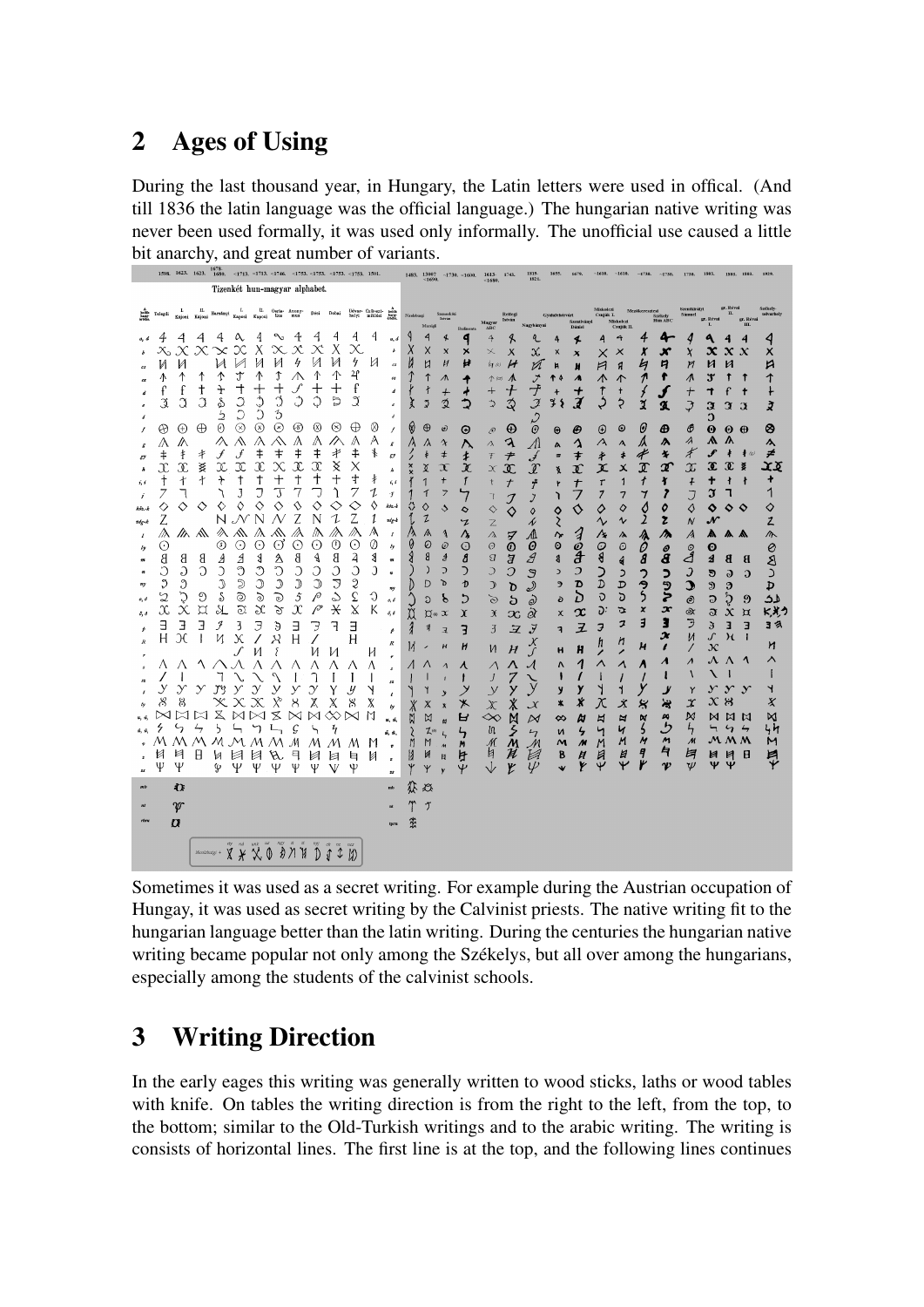bellow. All the lines are goes from the right to the left. We have an example for an old text written on a four sided wood lath, but it has only remained as a paper copy, so we don't know exacly, what the writing direction was in general on a wood stick. During the latest centuries, the paper become a usual surface for writing. In general, the writing direction is the same as on wood tables: from the right to the left. I don't know any boustrophedon example written on paper, stone or wooden board. Only the Marsigli stick is supposed to have been written this style, but we have only a copy about it on paper, and on the paper, there is no trace of the original positions. I know only three examle from the early ages, which was written from the left to the right. Two of them used latin language with native letters, and both of them was cryptographic using: short texts mixed among latin letters, without mirrored letters. One of them was the letter of Szamosközi István from 1604. In this letter, the title of the poem was written from tr rigtht to the left, but the following lines was written from the left to the right. The other unmirrored left to the right text was written by Zakariás János in 1756, using the latin language, the text was mixed into a latin text written by latin characters. The only one example which was witten with mirrored letters, is the text from Constantinople, written by the mission in Istanbul in 1515, using hungarian language. (Only a paper copy exist from the text originally written to a stone.) Leonardo Da Vici wrote mirrored letters from the right to the left, but this cryptographic tradition is not part of the Unicode.

### 4 Capital Letters and Small Letters

Despite of the mentioned letter of Szamosközi István from 1604, in which in the tittle of the poem, greater size letters was used at the starts of the words, in the Hungarian Native Writing, there are no distinct lower-case and upper-case letters, contrast with the latin, cyrillic and greek writings.

## 5 The Letters of the Latent Alphabetical Writing

The hungarian writing has several written abc. The most important of them is the so called Nicolsburgian abc from 1483. The abc was written down several times, and ligatures was enclosed to most of to these abc's. In the hungarian writing, it is difficult to find the base letters, because the ligatures are present in a very great number, and this number continuously increasing. In some case, it is inpossible to determine the original components of the ligatures. For example the "eMP"  $\hat{\mathbf{\mathcal{X}}}$ , "uNK"  $\hat{\mathbf{\mathcal{X}}}$ , "TPRUS"  $\hat{\mathbf{\mathcal{F}}}$ , "uS"  $\hat{\mathbf{\mathsf{O}}}$  signs are this kind of signs. The consonant "K" has two letter sign: "aK"  $\triangledown$  and "eK"  $\lozenge$ . It is not exactly clear, why two different signs exists. Today, none of the hungarian dialects can distinguish two kind of "K". It is supposed, that the "aK"  $\rightarrow \infty$  was used in the case of deep concomitant vowels, or it was used at the end of the words. Its use has not been clarified yet.

The traditional style prefered skipping some vowels, especially the 'E'. The traditional style also prefered the ligatures. The alphabetical abc:

| SIGN. | <b>DEFFINITION</b> |  |  |  |  |
|-------|--------------------|--|--|--|--|
|       | LETTER A           |  |  |  |  |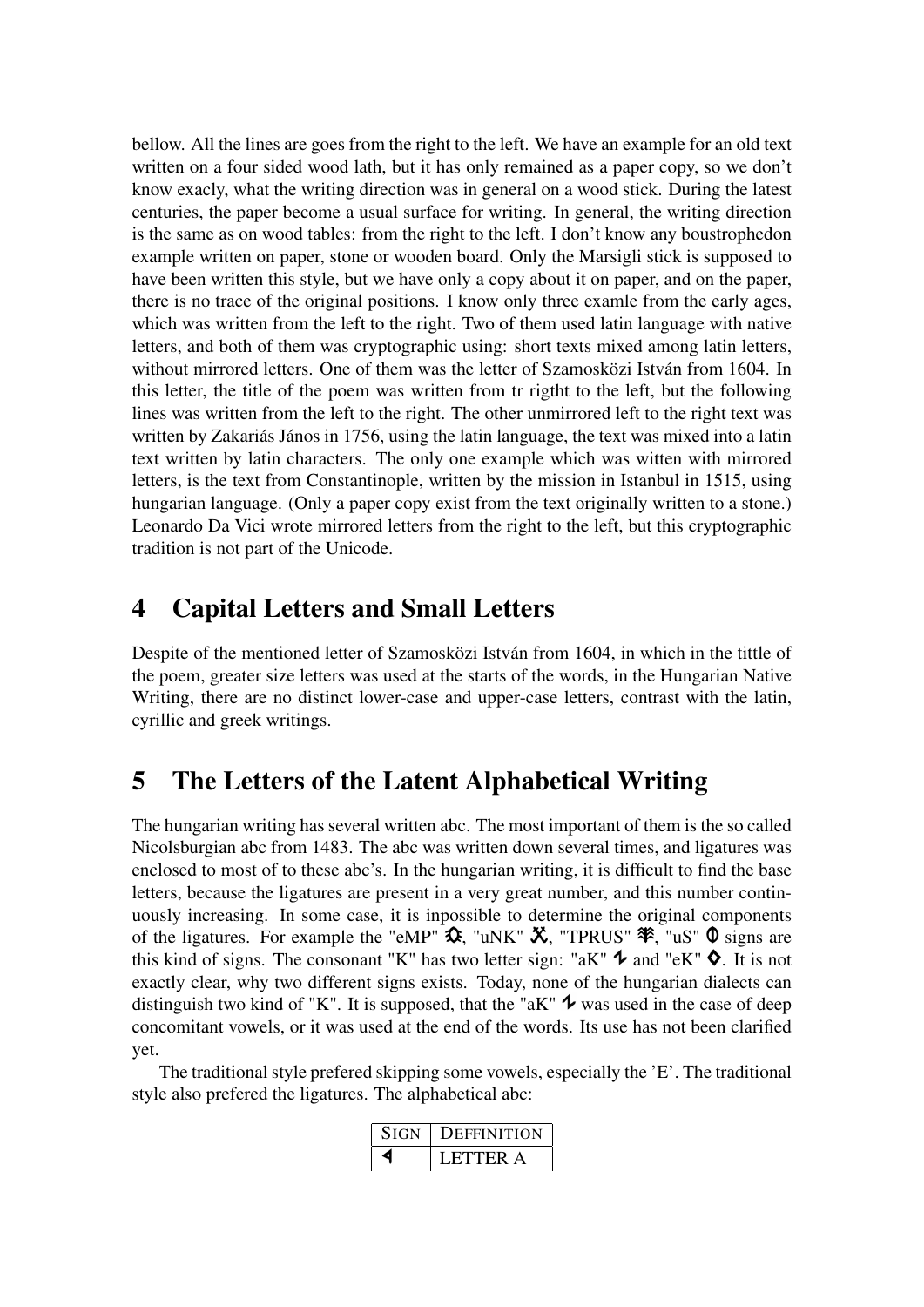| <b>SIGN</b>                    | DEFFINITION      |
|--------------------------------|------------------|
| Χ                              | <b>LETTER B</b>  |
| ↑                              | <b>LETTER C</b>  |
| И                              | <b>LETTER Cs</b> |
| ł                              | <b>LETTER D</b>  |
| 1                              | <b>LETTER J</b>  |
| 文                              | <b>LETTER E</b>  |
| ⊗                              | <b>LETTERF</b>   |
| $\lambda$                      | <b>LETTER G</b>  |
| ŧ                              | <b>LETTER Gy</b> |
| Χ                              | <b>LETTER Ty</b> |
| x                              | <b>LETTER H</b>  |
| 十                              | <b>LETTER I</b>  |
| $\boldsymbol{\psi}$            | <b>LETTER</b> aK |
| Λ                              | <b>LETTER L</b>  |
| 0                              | <b>LETTER Ly</b> |
| ≸                              | <b>LETTER M</b>  |
| Ć                              | <b>LETTER N</b>  |
| D                              | <b>LETTER Ny</b> |
| C                              | <b>LETTER O</b>  |
| $\overline{\mathbf{a}}$        | <b>LETTER P</b>  |
| ♦                              | <b>LETTER K</b>  |
| H                              | <b>LETTER R</b>  |
| Y                              | <b>LETTER Zs</b> |
| ٨                              | <b>LETTER S</b>  |
| ١                              | <b>LETTER T</b>  |
| N                              | LETTER U         |
| M                              | <b>LETTER V</b>  |
| 4                              | LETTER Ü         |
| $\boldsymbol{\mathsf{\alpha}}$ | LETTER Ö         |
| L                              | <b>LETTER Sz</b> |
| 目                              | <b>LETTER Z</b>  |

## 6 Ligatures and "Bug"-Characters

There is not a sharp border between the ligatures and the "bug"-characters. In the Hungarian Native Writing system in the past the ligatures was prefered. The ligatures are ocassionals, optionals, and sometimes ambiguouses. The "bug"-characters are optionals too, maybe in the far past they were ligatures or the remaining characters of an old turkish sylabism. We don't know the exact components of these signs, but sometimes we can have slight ideas. The "bug"-characters are optional parts of the abc's. From some old abc sets they are missing, in others, they are present. The 'MB'  $\hat{\mathbf{\Omega}}$  and 'NT'  $\hat{\mathbf{\Psi}}$  are the most frequently used bug-characters. The meaning and using of some "bug"-character is not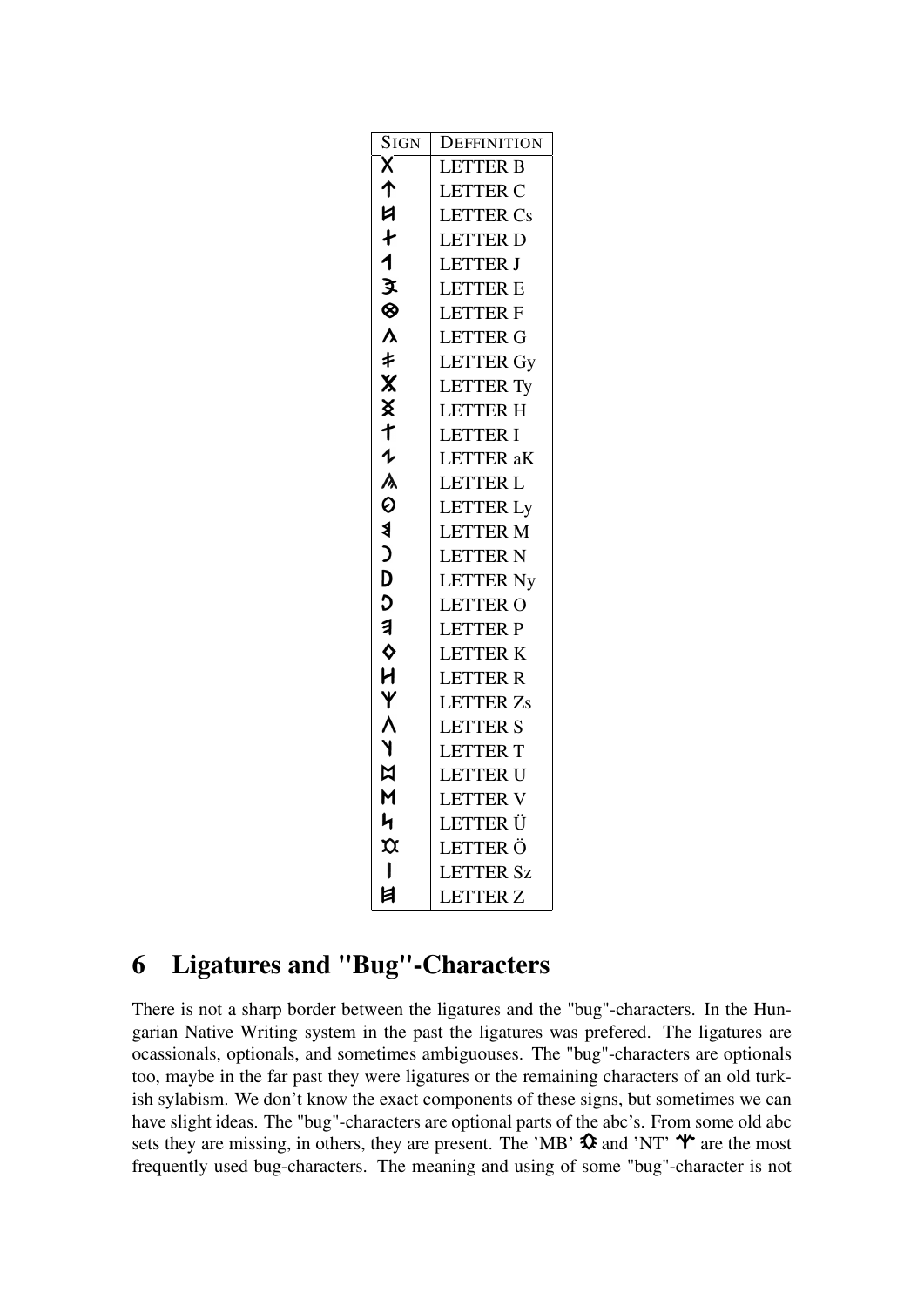clear: some of them have not found in text examples, only in abc's. The "bug"-characters as it is in the Nicolsburgian-abc:

| <b>SIGN</b>               | DEFFINITION         |
|---------------------------|---------------------|
| ↥                         | Letter eNC          |
| Ӿ                         | Letter aND          |
| $\boldsymbol{\mathsf{X}}$ | Letter aTyaTy       |
| $\mathbf{\hat{x}}$        | Letter uNK          |
| U                         | Letter MB           |
|                           | Letter eNT          |
|                           | Letter uS           |
|                           | <b>Letter TPRUS</b> |

Some sample for ligatures:

| <b>SIGN</b> | DEFFINITION         |
|-------------|---------------------|
| J           | Ligature CK         |
| \$          | Ligature CK         |
| 5           | Ligature NC         |
| K)          | Ligature NCs        |
| ቃ           | Ligature NK         |
| ≯           | Ligature ND         |
| Ð           | <b>Ligature NGy</b> |
| D           | Ligature NyJ        |
|             | Ligature ZT         |
|             | Ligature ST         |
|             | Ligature OE=Ö       |

## 7 The main problem: Long and short vowels, long and short consonants

In the traditional use, the long vowels and long consonants were not designated, in the writing there were not any difference between the long and short vowels. It is the main deficiency of the hungarian writing. (In the turkish language long vowels not exists.) In the hungarian language the long "É" is not exactly the long pair of the short 'E', but it is a close "E" vowel, so a variant of the letter "É" was created to solve the problem. (In paralel with it, the long  $\hat{A}$  is not exactly the long pair of the short  $A$ , but in some dialects the difference is not important at all.) The letter  $\mathbf{F}$   $\mathbf{\hat{E}}$  was the first try to sign the long vowels. For example in the abc of Harsányi from 1678-1680 this two variant of the original "E" letter had been separated. For example the text found in the book of the gyulafehérvárian school, from 1655, had made distinction between the 'E' and 'É' letters. The letter 'É' is old enought to accept it as a traditional one.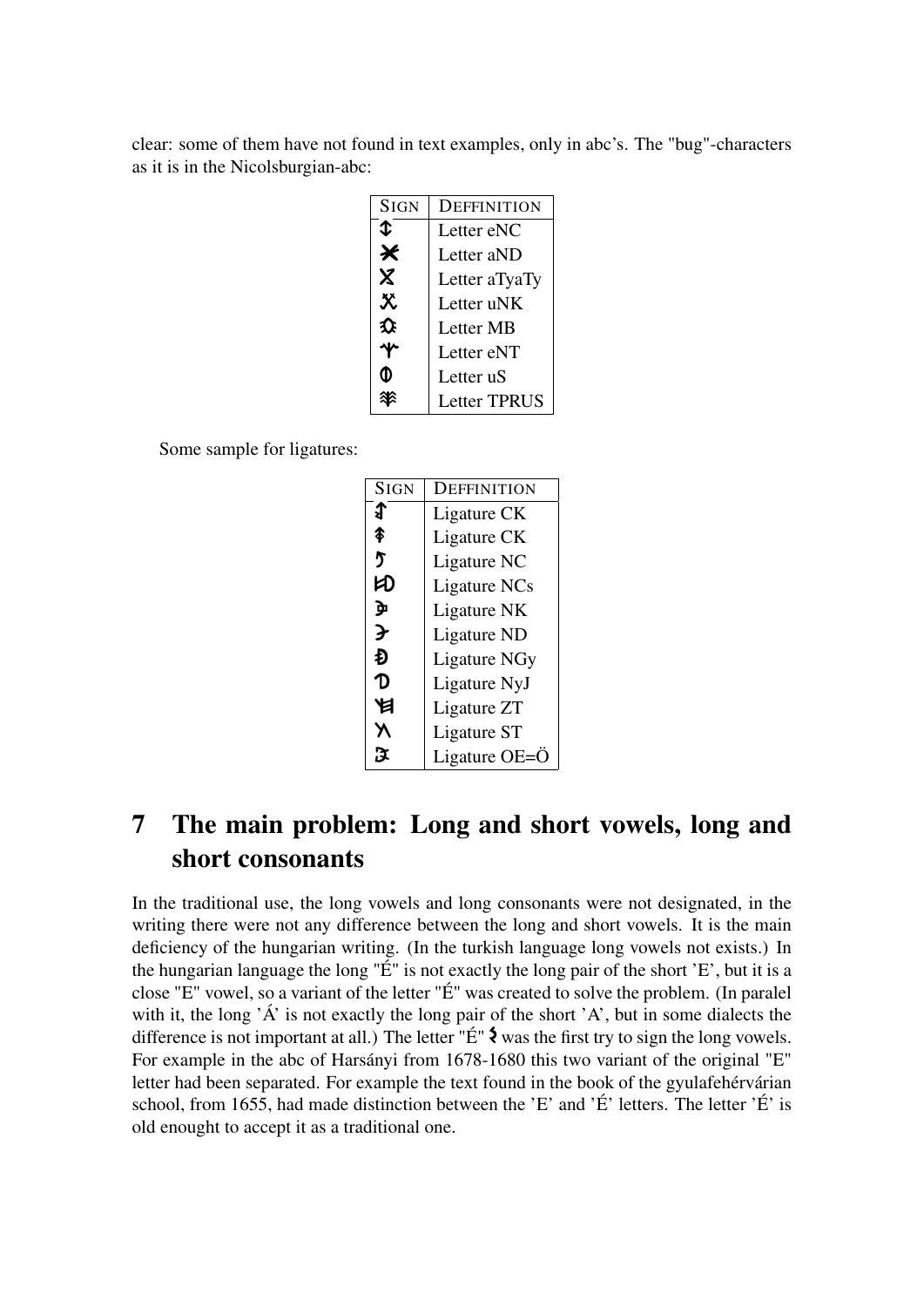| <b>SIGN</b> | <b>DEFFINITION</b> |
|-------------|--------------------|
|             | Letter E           |

## 8 Numeral signs

We have some numeral signs too: "one", "five", "ten", "fifty", "hundred", and "thousand".

| <b>SIGN</b> | DEFFINITION |
|-------------|-------------|
|             | Number 1    |
|             | Number 5    |
| X           | Number 10   |
|             | Number 50   |
| Ж           | Number 100  |
|             | Number 1000 |

### 9 Other Signs: Puncuatation Marks

Due to the crowded style, sometimes the words are separated by one point, or two points, or four points arranged along a vertical line, but sometimes a blank space is used as a separator. In the text from Csikszentmárton village, from 1501, four dots are the separators between the words. In the letter of Szamosközi István from 1604 one dot separates the words, etc. We can found additional signs in the so called "Rudimenta" from 1598: A single point separates the sentences, a double point separates the subordinate sentences, in the same role, as the comma in the latin abc. In the Rudimenta, two near vertical paralel lines signs the word break. It means, we use it, when we want to continue the word in the next line. In the text sample of Bél Mátyás, from 1718, also a single point closes the sentences, and two paralel lines signs the word break. In the register of Furta village from 1786 a slanted line from the direction of the right top to direction of left bottom, means the same, as the colon in the latin abc. It means: something important follows it.

Unfortunetly the question mark is allways missing from the old texts. (In the turkish language the question mark is needn't.)

| <b>SIGN</b> | DEFFINITION           |
|-------------|-----------------------|
|             | Singele dot separator |
|             | Double dot separator  |
| ፣           | Qvad dot separator    |
| =           | <b>Break</b>          |
|             | Colon                 |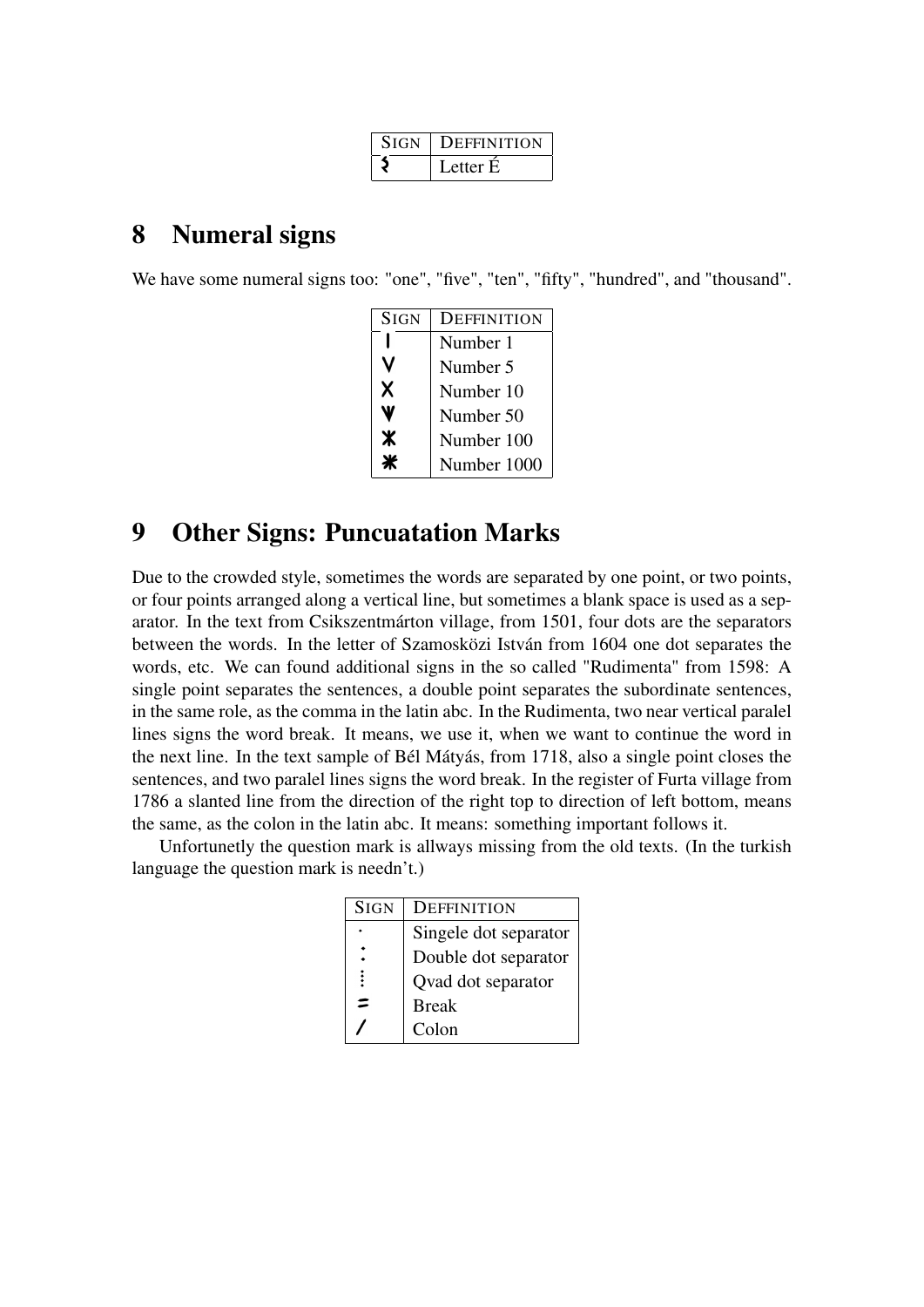## 10 Text Examples

The text on the wood ceil of the Unitarian church in village Énlak, from 1668.



Text in an album of Calvinist dean Miskolczi Csuják Gáspár, from 1654.

ADJYDAD E9 BARAMAR DA YCCCOCT PHGB PB CACYCCD  $Y$ 47A $Y$ ana $Y$ 

A text from village Csíkszentmárton, from 1501, remained in copies.

E AX48:38 XK3YI: HEAR. YKI FAEH FIFAX 32:32 FAX K.

JPCA:AXYC->CHILEFARCAS:CASAXASHAMASHAMASASAS

## 11 Suckers, Unsolved problems, Artificial Characters, Chaos and Anarchy

In the XX. century, the need of the distict long and short vowels and consonants became greater and greater, therefore more and more person was looking for untraditional solutions. As a solution to sign the length of the vowels was an overline over the long vowels, as Petrovay János used, writing a letter in 1903. (We could use this method in the case of long consonants too!)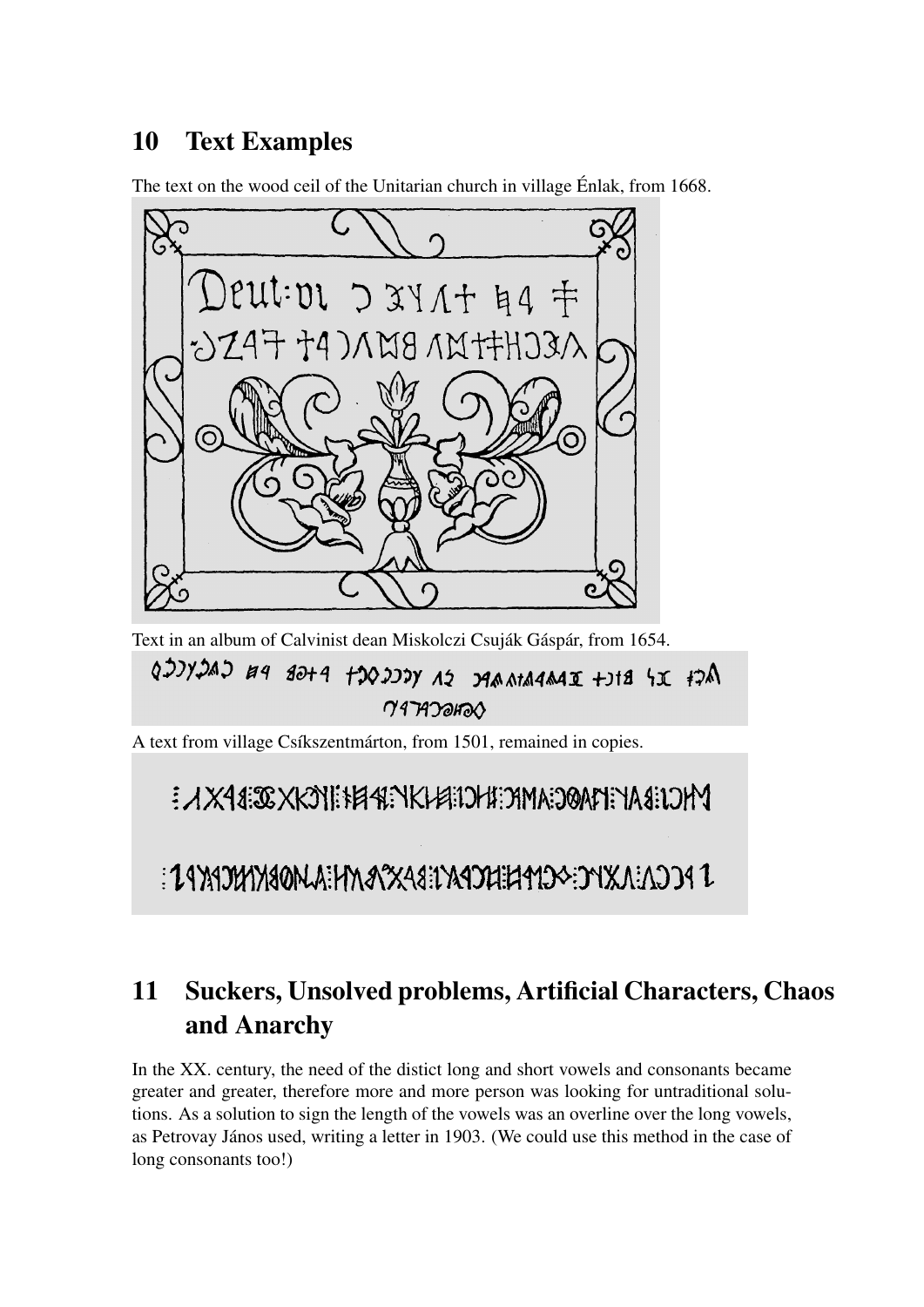| <b>SIGN</b> | DEFFINITION |
|-------------|-------------|
|             | Long-Mark   |

As an other solution, using the letter  $\check{E}$  as a model, some researcher try to create new letters from the glyph variants of the old ones. The great number of the newly created characters caused a total chaos. Furthermore different reformer groups used different variants of the letters.

Unfortunately due to am ortographycal mistake, on the Marsigli-stick, the letter  $\zeta$  was used as 'Ö' sound and the letter  $\varnothing$  was used as 'Ü' sound; the two letters was used transposed. (Total 8+2 times.) The researcher Sebestyén Gyula said, that it was only a mistake, but this mistake was a good chance for the reformers, to increase a count of the characters, so the reformer Forrai Sándor said, that they are independent new letters. He also said, that the same transposed letters are used in the Nicorsburgian abc, despite of its latin transcription is ambiguous. (The transposed letters and was not uncommon in the early latin transcriptions, for example in the Telegdi-Kájoni abc, the signs of the 'cz' and 'cs' were transposed too.) Based on this mistake, the long and short 'Ö' and the long and short 'Ü' letters created newly by the reformer groups are the mix of the glyph variants of the original 'Ö' and 'Ü'letters and the 'OE' ligatures.

We have no traditional ABC or text where two different type of letter ' $\ddot{O}$ ' or ' $\ddot{U}$ ' was present, therefore we either have to say, that that is an ortothraphical error in the Marsigli text, or we have to say, that the Marsigli 'Ö' and 'Ü' letters are very distorted, but the reformers selected the worst solution.

Furthermore the different reformer groups use different mixes.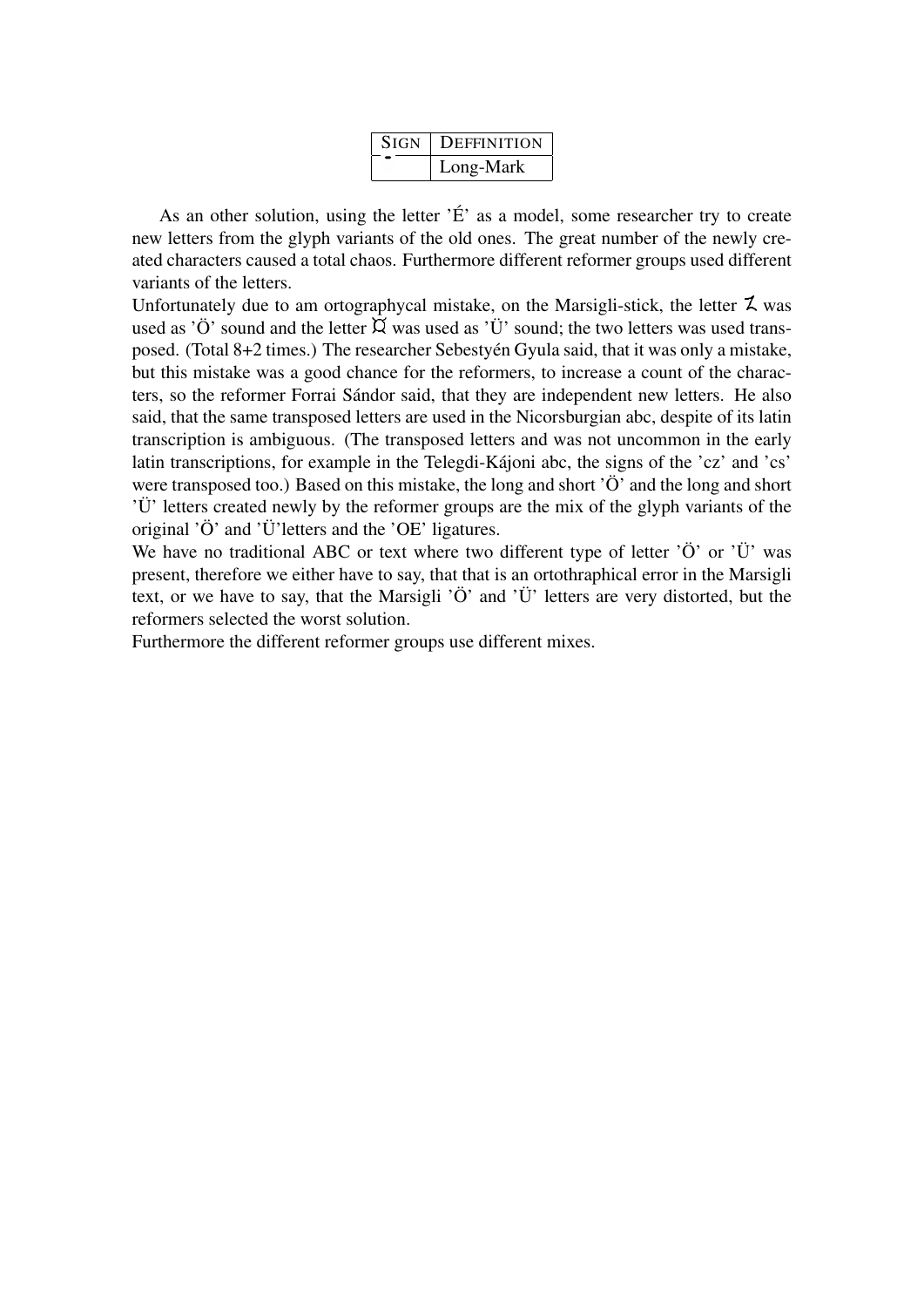

Different reformers created a great number of different long vowels. The long and short vowels are created from different styles of the abc, therefore the long and short vowels became style dependent. The claim for the using of different styles never let standstill the solutions, if we use this method. Every person, who try a new style, shall solve again the problem of the long wovels. for example Nyiri Attila's 'U' and 'Ú' letters are the opposit of the letters of Forrai. The new letters, created by the reformers, has a lot of problems. I think, that the best solution is to separate them.

The Hungarian language uses an open, short 'Ë' sound too, together with the open, long 'É' and the closed, short 'E'. This sound form is near to the 'Ö'in the south-dialect, but in the other dialects, it is sounds like the 'E'. Neither in the latin writing system, nor in the native hungarian writing system, it never was distinguished, none of the old character sets contents the letter 'Ë'. Despite of these, the reformers are clinging atherence to create a new letter for this. In the Rudimenta of Telegdi, a glyph variant of the letter  $\ddot{\mathrm{O}}$   $\chi$  was used, which is a little bit similar to the letter 'H'  $\mathcal{X}$ . (The Rudimenta is exists obly in copies. The hamburgian copy, and the giessenian copy.) Therefore the closed 'Ë' sounded like 'Ö' and the letter 'Ö'  $\chi$  was similar to the letter 'H'  $\chi$ . A distorted form of the letter 'E'  $\mathfrak{X}$  is also similar to the letter 'H'  $\mathfrak{X}$ . The reformers likes to increase the count of the characters, so a new letter was created from a glyph variant of the letter 'H' for the sound 'Ë'. I think, that it is very stange, that the theories of the reformers are founded on copy errors, or orthographical errors like this.

The letter 'R' has two glyph variant, but they have the same meaning, same sound-form, but the shorter form is for lazy writers.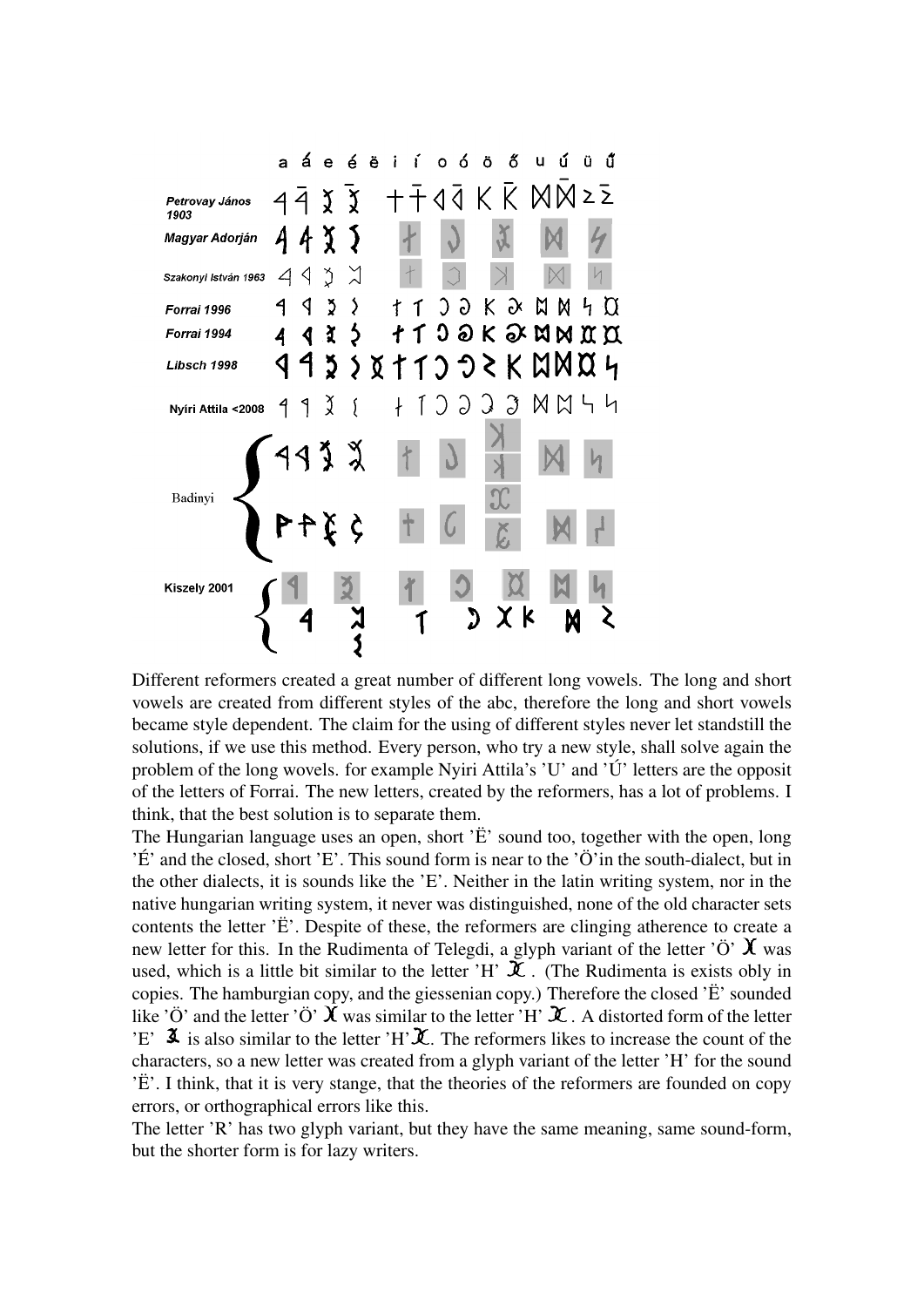Some of the reformers try to change the writing directions too, because it was easier to write on a computer from the left to the right. In the early ages the stick was in the left hand, and the knife in the right hand. It would be wery difficult to write from the left to the right!

The reformers doesn't bother with traditional punctuation marks, they use the mirrored punctuation marks of the latin character set.

In our age, some creator tries to distinguish small letters and capital letters, but it is against the tradition. In the earlier times, the letters was wrote to wood sticks, so all the letters had to be the same height!

As a result of the reforms, the reformed writings are sometimes illegible. The newly created letters are only glyph variants of the original letters, so the difference is small. It makes impossible the using of the different character styles too.

The reformers doesn't bother with the problem of the long consonants. They want to sign them, like in the latin abc: by writing the letter two times. In the the traditional writing, both in the case of the long consonants, both in the case of the short consonants, the letter is written only one times, like in the case of the vowels. It seems, that the reformers try to reform the traditions using the latin abc as a model.

Some of the reformers is using arabic numeral signs, none of them is using indian numeral signs, and some of the reformers try to create new numeral signs too.

The traditional style prefered the ligatures, but in our modern age, this signs causes only problems. Despite of this, the reformers are clinging atherence to use them.

None of the reformers studied the problem of the long consonants and the missing question mark.

## 12 Conclusion

The Hungarian native writing had only an informal use during the last eleven centuries. Due to the only informal use and the traditional jam-packed writing style, its has a great number of ligatures and variants, so not only very difficult to find the best solutions, but the base letters too. Its cryptographic use caused additional problems. We have to satisfy the new requirements in this chaos. Looking for new solutions increased this chaos. First of all, we had to the earliest style to create peace among the great number goups using different styles and variants. As a second step had to simplify everything, and on the base of a simplified writing system, must to solve the problems of the long vowels and long consonants, and the ligatures. Difficult to value the count of the users, probably some hundred thousand, but the count of the potential users are some millions.

## 13 My suggestions

The most inportant is the 32+1 base character. The standard have to contain them.

The sorting order of the characters in the traditional ABC's was allways near in the order of the latin ABC, so I suggest, that the best sorting order would be an order based on the the order of the latin transcription. The long wovels and long consonants have to follow immediately their short pairs. If we use combining dot or combining macron, as proposed by Michael Everson, we have to solve it too. It is possible, if the combining mark follows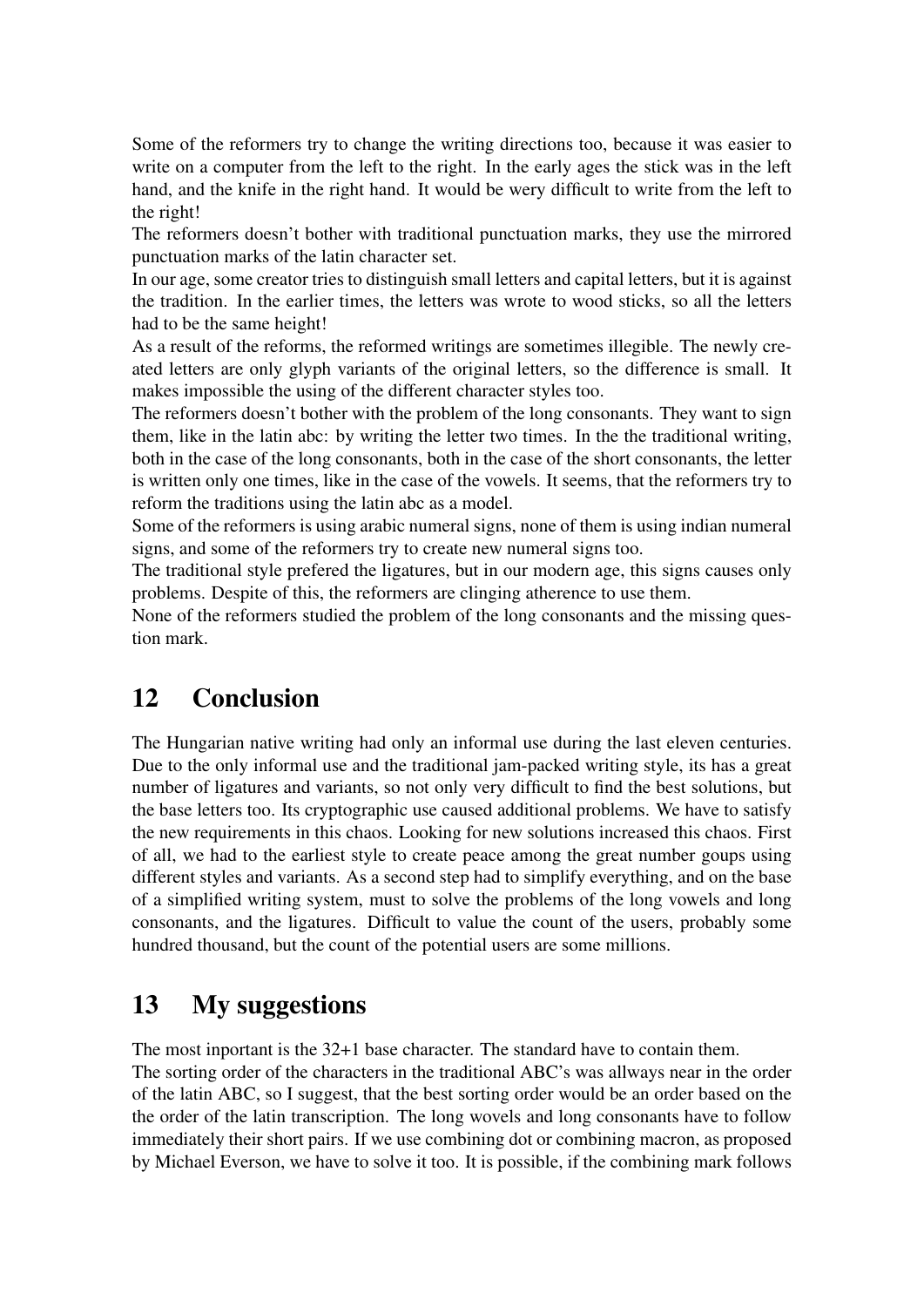the letter.

The "bug"-characters are might be part of the standard, at least the two most important one: "MB"  $\hat{\mathbf{\Omega}}$  and "NT"  $\hat{\mathbf{\Psi}}$ . This two bug-characters are present is some text examples, but the others are not. We could live without the others...

We could solve the problem of the ligatures using the proposal for the Zero-Width-Joiner U+200D from the document n1758.pdf created by Michael Everson in 1998.

Michael Everson says, that the problem of the numeral signs should be solved later.

The punctuation marks are important too. The space-character is either an U+0020 space, or vertical four dots. Michael Everson says, that in this second case we could use the U+205E. (Of course, if the word separator is not the space, in the ttf files, have to set it in the usBreakChar field of the OS/2 table. ) Michael Everson says, that as a single point we could use U+2E31 (???), and as a double dot: U+205A (???). For the "break" and "colon", he have not said anything yet.

To implement the Petrovay style long-mark, Michael Everson says, that a combining macron U+0304 would be a good solution. This way, we could solve both the problem of the long vowels, both the problem of the long consonants. In the case of the letter 'É', maybe a combining dot above a letter 'É'  $\lambda$  would solve the problem: 'Ë'  $\lambda$ . It would be strange to put a combining macron over a letter  $\hat{E}$   $\hat{\Sigma}$  because only this original character is long.

| <b>SIGN</b> | DEFFINITION |
|-------------|-------------|
|             | Short-Mark  |

A question mark is needed! I am suggest to use a question mark as three vertically arranged points, because the modern use requires it.

| <b>SIGN</b> | <b>DEFFINITION</b>  |
|-------------|---------------------|
|             | Tripledot separator |

All of our problems are already solved, but with respect to the work of the XX. century reformers, I suggest 14 freely useable character code, where the reformers could place their conflicting characters.

I also suggest, that it would be wonderful, if our writing would be on the BMP.

I suggest the following sorting order.

| <b>SIGN</b>          | <b>NAME</b>                 | <b>CHARACTER PROPERTIES</b> |
|----------------------|-----------------------------|-----------------------------|
| $\blacktriangleleft$ | Native Hungarian Letter A   | ;Lo; 0;R; ;;; ;N;;;;;       |
| X                    | Native Hungarian Letter eB  | ;Lo; 0;R; ;;;; ;N;;;;;;     |
| 个                    | Native Hungarian Letter eC  | ;Lo; 0;R; ;;;; ;N;;;;;;     |
| Ħ                    | Native Hungarian Letter eCs | : Lo; O;R; ::; :N; ::;      |
| $\pmb{\dagger}$      | Native Hungarian Letter eD  | ;Lo; 0;R; ;;;; ;N;;;;;;     |
| 文                    | Native Hungarian Letter E   | ;Lo; 0;R; ;;; ;N;;;;;       |
| 文                    | Native Hungarian Letter EI  | ;Lo; 0;R; ;;;; ;N;;;;;;     |
| $\otimes$            | Native Hungarian Letter eF  | ;Lo; 0;R; ;;;; ;N;;;;;;     |
| $\lambda$            | Native Hungarian Letter eG  | ;Lo; 0;R; ;;;; ;N;;;;;;     |
| 卡                    | Native Hungarian Letter eGy | ;Lo; 0;R; ;;;; ;N;;;;;;     |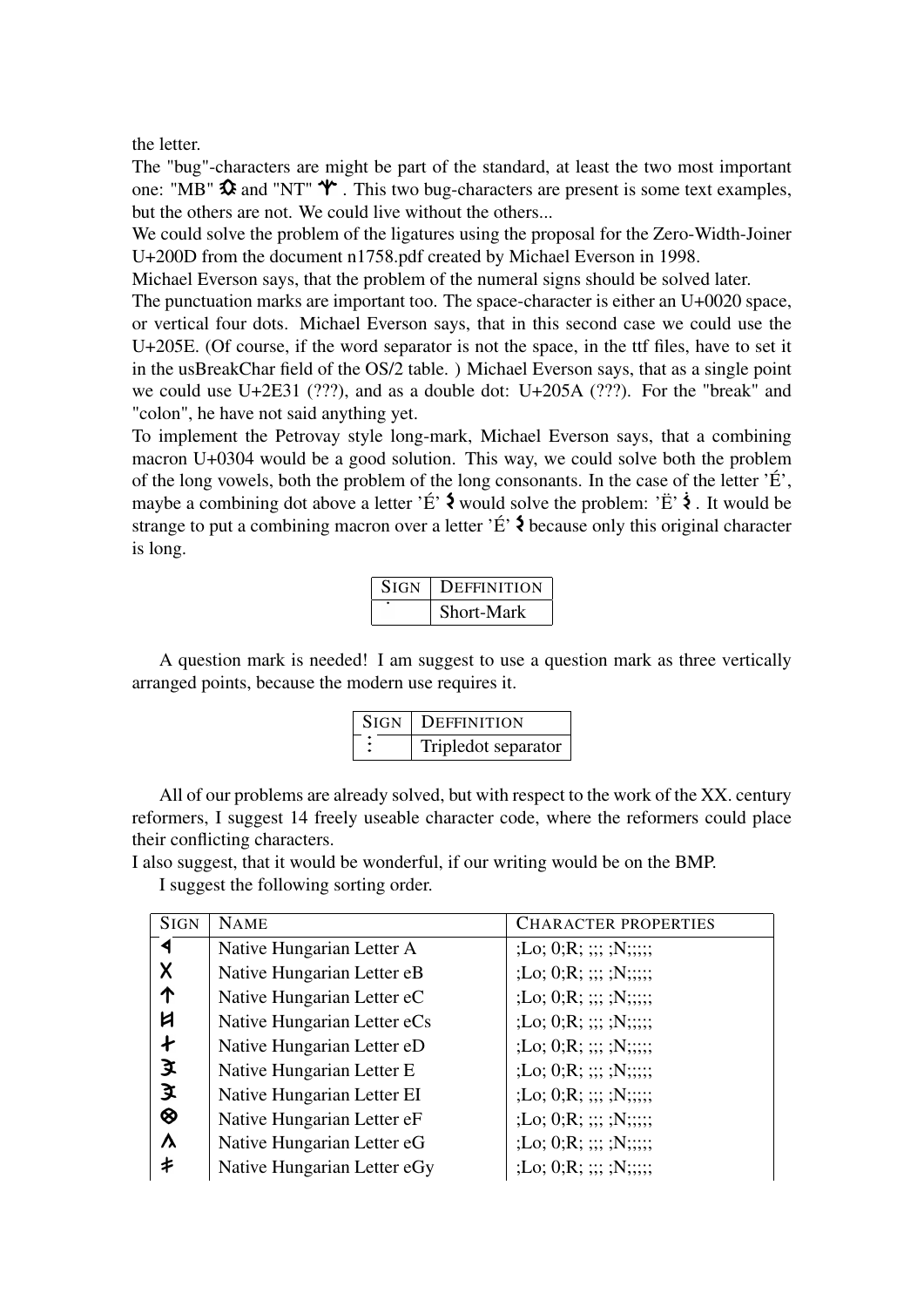| <b>SIGN</b>                    | <b>NAME</b>                           | <b>CHARACTER PROPERTIES</b>                          |  |  |
|--------------------------------|---------------------------------------|------------------------------------------------------|--|--|
| $\mathbf{\overline{X}}$        | Native Hungarian Letter eH            | ;Lo; 0;R; ;;; ;N;;;;;                                |  |  |
| $\mathsf t$                    | Native Hungarian Letter I             | ;Lo; 0;R; ;;; ;N;;;;;                                |  |  |
| 1                              | Native Hungarian Letter eJ            | ;Lo; 0;R; ;;; ;N;;;;;                                |  |  |
| $\Diamond$                     | Native Hungarian Letter eK            | ;Lo; 0;R; ;;; ;N;;;;;                                |  |  |
| $\mathbf 1$                    | Native Hungarian Letter aK            | ;Lo; 0;R; ;;; ;N;;;;;                                |  |  |
| $\lambda$                      | Native Hungarian Letter eL            | ;Lo; 0;R; ;;; ;N;;;;;                                |  |  |
| $\odot$                        | Native Hungarian Letter eLy           | ;Lo; 0;R; ;;; ;N;;;;;                                |  |  |
| $\blacktriangleleft$           | Native Hungarian Letter eM            | ;Lo; 0;R; ;;; ;N;;;;;                                |  |  |
| ⇕                              | Native Hungarian Letter eMB           | ;Lo; 0;R; ;;; ;N;;;;;                                |  |  |
| C                              | Native Hungarian Letter eN            | ;Lo; 0;R; ;;; ;N;;;;;                                |  |  |
| $\hat{L}$                      | Native Hungarian Letter eNC           | ;Lo; 0;R; ;;; ;N;;;;;                                |  |  |
| $\bigstar$                     | Native Hungarian Letter aND           | ;Lo; 0;R; ;;; ;N;;;;;                                |  |  |
| $\mathbf{\ddot{x}}$            | Native Hungarian Letter uNK           | ;Lo; 0;R; ;;; ;N;;;;;                                |  |  |
| $\mathbf{\hat{r}}$             | Native Hungarian Letter eNT           | ;Lo; 0;R; ;;; ;N;;;;;                                |  |  |
| D                              | Native Hungarian Letter eNy           | ;Lo; 0;R; ;;; ;N;;;;;                                |  |  |
| C                              | Native Hungarian Letter O             | ;Lo; 0;R; ;;; ;N;;;;;                                |  |  |
| $\boldsymbol{\mathsf{\alpha}}$ | Native Hungarian Letter OE            | ;Lo; 0;R; ;;; ;N;;;;;                                |  |  |
| $\overline{\mathbf{a}}$        | Native Hungarian Letter eP            | ;Lo; 0;R; ;;; ;N;;;;;                                |  |  |
| 爷                              | Native Hungarian Letter TPRUS         | ;Lo; 0;R; ;;; ;N;;;;;                                |  |  |
| H                              | Native Hungarian Letter eR            | ;Lo; 0;R; ;;; ;N;;;;;                                |  |  |
| ٨                              | Native Hungarian Letter eS            | ;Lo; 0;R; ;;; ;N;;;;;                                |  |  |
| 0                              | Native Hungarian Letter uS            | ;Lo; 0;R; ;;; ;N;;;;;                                |  |  |
| $\mathsf{l}$                   | Native Hungarian Letter eSz           | ;Lo; 0;R; ;;; ;N;;;;;                                |  |  |
| Y                              | Native Hungarian Letter eT            | ;Lo; 0;R; ;;; ;N;;;;;                                |  |  |
| $\boldsymbol{\mathsf{X}}$      | Native Hungarian Letter eTy           | ;Lo; 0;R; ;;; ;N;;;;;                                |  |  |
| $\boldsymbol{\mathsf{X}}$      | Native Hungarian Letter aTyaTy        | ;Lo; 0;R; ;;; ;N;;;;;                                |  |  |
| $\boxtimes$                    | Native Hungarian Letter U             | ;Lo; 0;R; ;;; ;N;;;;;                                |  |  |
| 4                              | Native Hungarian Letter UE            | ;Lo; 0;R; ;;; ;N;;;;;                                |  |  |
| M                              | Native Hungarian Letter eV            | ;Lo; 0;R; ;;; ;N;;;;;;                               |  |  |
| Ħ                              | Native Hungarian Letter eZ            | ;Lo; 0;R; ;;; ;N;;;;;                                |  |  |
| Y                              | Native Hungarian Letter eZs           | $;N1;0;R;$ $;$ $;$ $;$ $;$ $;$ $N;$ $;$ $;$          |  |  |
| $\mathsf{l}$<br>$\checkmark$   | Native Hungarian Numeral One          | ;Nl; 0;R; ;;; 1;N;;;;;                               |  |  |
| $\boldsymbol{\mathsf{X}}$      | Native Hungarian Numeral Five         | $;N1;0;R;$ $;$ $;$ $;$ $5;N;$ $;$ $;$                |  |  |
| $\mathbf \Psi$                 | Native Hungarian Numeral Ten          | $;N1; 0;R;$ $;$ $;$ $;$ $;$ $10;N;$ $;$ $;$ $;$      |  |  |
| $\boldsymbol{\ast}$            | Native Hungarian Numeral Fifty        | $;N1;0;R;$ ;;; 50;N;;;;;                             |  |  |
| ₩                              | Native Hungarian Numeral Hundred      | $;N1; 0;R;$ $;$ $;$ $;$ $100;N;$ $;$ $;$ $;$         |  |  |
|                                | Native Hungarian Numeral Thousand     | $;N1;0;R;$ ;;:1000;N;;;;;;                           |  |  |
|                                | Native Hungarian Mark Singele Dot     | $; PO; 0; R; ; ; ; ; ; N; ; ; ;$                     |  |  |
|                                | Native Hungarian Mark Double Dot      | $;Po; 0;R;$ ;;;;;;,;;;;;                             |  |  |
|                                | <b>Native Hungarian Question-Mark</b> | $;Po; 0;R;$ $;$ $;$ $;$ $;$ $;$ $;$ $N;$ $;$ $;$ $;$ |  |  |
| Ξ                              | Native Hungarian Mark Qvad Dot        | $(Zs; 0;R; \dots; N; \dots;$                         |  |  |
|                                | Native Hungarian Mark Break           | ;Pd; 0;R; <compat> 0020;;; ;N;;;;;</compat>          |  |  |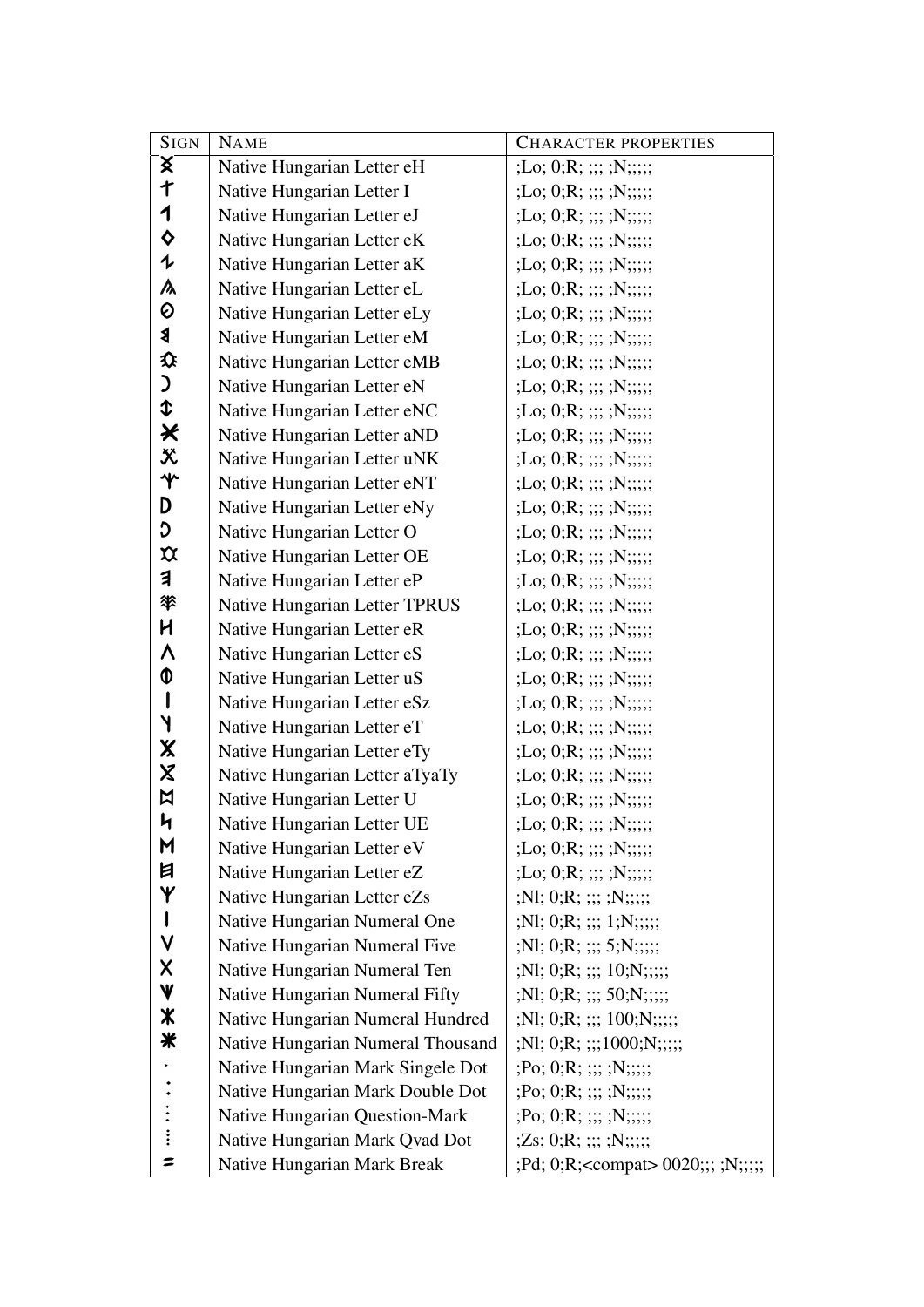| <b>SIGN</b> | <b>NAME</b>                 | <b>CHARACTER PROPERTIES</b>     |
|-------------|-----------------------------|---------------------------------|
|             | Native Hungarian Mark Colon | $; Po; 0; R; \dots; SN; \dots;$ |
| $\bullet$   | Native Hungarian Short-Mark | ;Mn; 230;R; ;;; ;N;;;;;;        |
| $\bullet$   | Native Hungarian Long-Mark  | ;Mn; 230;R; ;;; ;N;;;;;;        |

## 14 Input

The Hungarian Native writing had a DOS coding standard and keyboard, created by Hosszú Gábor László in the years after 1990, but this standard neither doesn't fit to the UNICODE phylosophy at all, nor to this proposal. I propose, that the 1 byte decoding of the letters should be in the range 128-191 continuously. The latin standard 7-bit codes should be in the 32-127 range.

| <b>KEY</b> | <b>CHAR</b>           | UNICODE (HEXA)   | <b>KEY</b> | <b>CHAR</b>                  | UNICODE (HEXA)   |
|------------|-----------------------|------------------|------------|------------------------------|------------------|
| 193        | $\Delta$ <sup>.</sup> | 00C1             | 225        | $\cdot$ á'                   | 00E1             |
| 194        | $\hat{A}$             | 01CD             | 226        | $, \hat{a}$                  | 01CE             |
| 199        | 'Ç'<br>É'             | 00C7             | 231        | $\cdot_{\varsigma}\cdot$     | 00E7             |
| 201        |                       | 00C9             | 233        | $, \epsilon$                 | 00E9             |
| 203        | 'Ë'                   | 00CB             | 235        | 'ë'                          | 00EB             |
| 205        | $\cdot$ ŕ $\cdot$     | 00CD             | 237        | $\cdot_i$                    | 00ED             |
| 206        | ۰ĵ,                   | 01CF             | 238        | $\cdot_{\hat{1}}$            | 01D <sub>0</sub> |
| 208        | $\cdot \breve{G}$     | 011E             | 240        | $\cdot$ ğ'                   | 011F             |
| 211        | $\dot{O}$             | 00D3             | 243        | ,6                           | 00F3             |
| 213        | $\cdot \tilde{O}$     | 0150             | 245        | $\cdot$ ő'                   | 0151             |
| 214        | 'Ö'                   | 00D <sub>6</sub> | 246        | $\cdot$ ö'                   | 00F6             |
| 217        | $\dot{U}$             | 01D3             | 249        | $\dot{u}$                    | 01D4             |
| 218        | 'Ú'                   | 00DA             | 250        | $\dot{u}$                    | 00FA             |
| 219        | $\cdot \tilde{U}$     | 0170             | 251        | $\dot{u}$                    | 0171             |
| 220        | 'Ü'                   | 00DC             | 252        | $\dot{u}$                    | 00FC             |
| 221        | 'İ'                   | 0130             | 253        | , 1, 2                       | 0131             |
| 222        | $\cdot$ S'            | 015E             | 254        | $\cdot$ <sub>ş</sub> $\cdot$ | 015F             |
| 255        | ZWJ                   | 200D             |            |                              |                  |

The Zero-Width-Joiner character had to be present in this 1 byte code too.

In this proposal I wrote only the most necessary requirements. I hope, it will be accepted. I think, that in the future, other, additional proposals will complete this fundament. For example the ligatures are missing from my proposal. The count of the possible ligatures are too great for me. The characters created newly in the recent times by the reformer groups are missing from my proposal too, because the different groups has different solutions, and I didn't want to stir up a hornet's nest.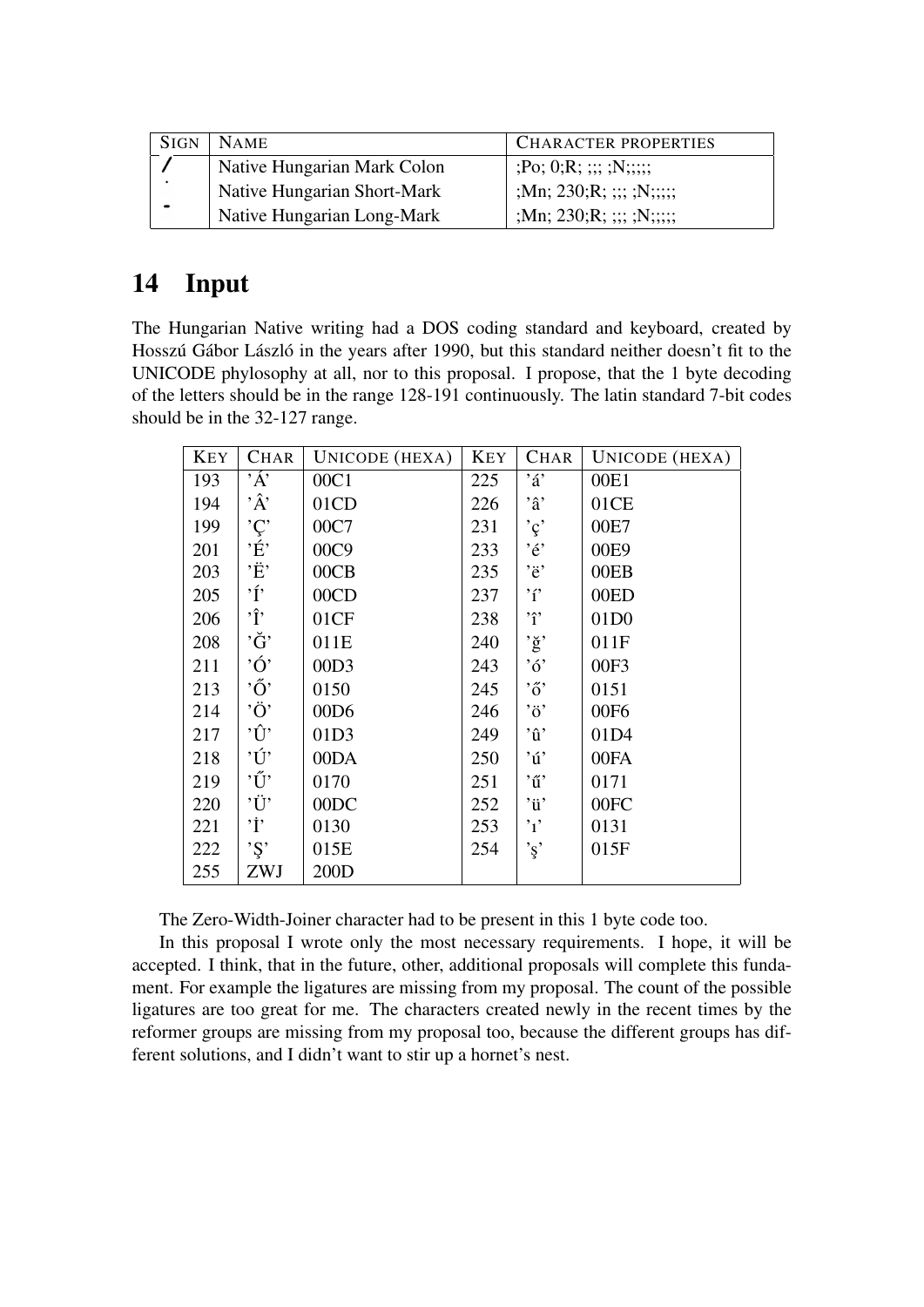## 15 PROPOSAL SUMMARY FORM

#### A. Adminiustrative

#### 1. Title:

Proposal for encoding the Native Hungarian script in the UCS.

2. Requester's name:

Bakonyi Gábor.

3. Requester type (Member body/Liaison/Individual Contribution)

Individual contribution

4. Submission date:

5. Requester's reference (if applicable)

6. Choose one of the following:

6a. This is a complette proposal

Yes.

6b. More Information will be provided later.

No.

7. Special encoding isues:

Does the proposal address other aspects of character data processing (if applicable ) such as input, presentation, sorting, searching, indexing, transliteration etc. (if yes, please enclose information)?

No.

B. Technical - General

1a. Choose one of the following:

This proposal is for a new script (set of characters)

Yes.

1b. Proposed name of script:

Native Hungarian.

1c. The proposal is for addition of character(s) to an existing block.

No.

1d. Name of the existing block

Number of characters in proposal

55

Proposed category ( A-Contemporary; B.1-Specialized (small collection); B.2-Specialized (large collection); C-Major extinct; D-Attested extinct; E-Minor extinct; F-Archaic Hieroglyphic; G-Obscure or questionable usage symbols)

Category B.1

4a. Is a repertoir including character names provided?

Yes.

4b. If YES, are the names in accordance with the "character naming guidelines" in Annex L of P & P document?

Yes.

4c. Are the character shapes attached in a legible form suitable for review? Yes.

5a. Who will provide the appropriate computerized font (ordered preference: True Type, or PostScript format) for publishing the standard?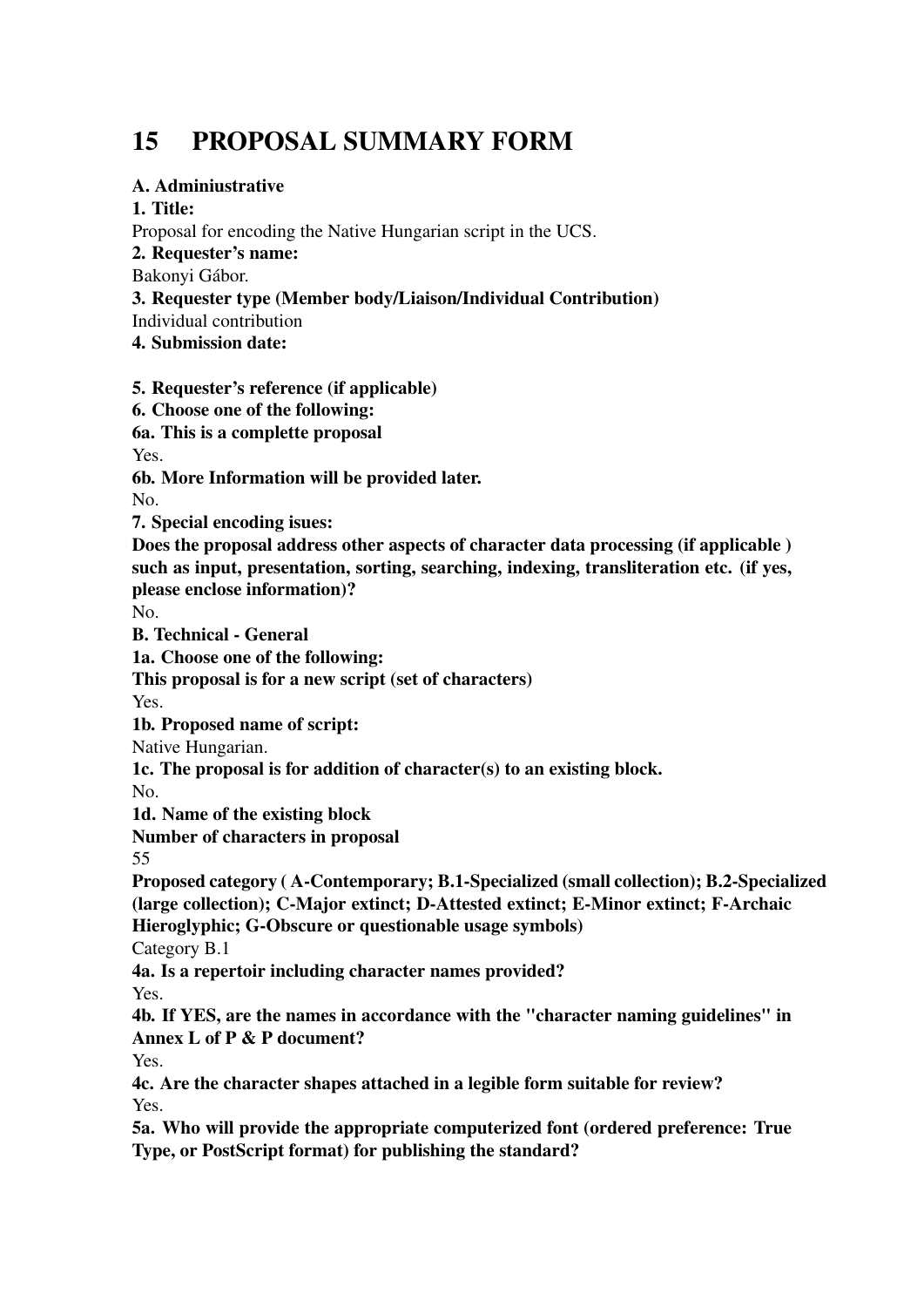Bakonyi Gábor.

5b. If Available now, identify source(s) for the font (include address, e-mail, ftp-site, etc.) and indicate the tools used:

Bakonyi Gábor, Type Designer 3.1 + own tool created by Borland C++ Builder

6a. Are references (to other character serts, dictionaries, descriptive texts, etc.) provided?

Yes.

6b. Are published examples of use (such as samples from newspapers, magazines, or other surces) of proposed characters attached?

Yes.

7. Does the proposal address other aspects of character data processing (if applicable) such as input, presentation, sorting, searching, indexing, transliteration etc. If yes, please enclose information)?

Yes.

8. Submitters are invited to provide any additional information about Properties of the proposed Character(s) or script. Examples of such properties are: Casing information, Numeric information, Currency information, Display behaviour information such as line breaks, widths etc., Combining behaviour, Spacing behaviour, Directional behaviour, Default collation behaviour, relevance in Mark Up contexts, Compatibility equivalence and other Unicode normalization related information. See the Unicode standard at http://www.unicode.org for such information on other scripts. Also see http://www.unicode.org/Public/UNIDATA/UCD.html and associated Unicode Technical Reports for information needed for consideration by the Unicode Technical Comittee for inclusion in the Unicode Standard.

C. Technical - Justification

1. Has this proposal for addition of character(s) been submitted before?

If YES, explain

YES, N1758 (1998-05-02) and N1686 (1998-01-20) discussed as " Old Hungarian" previously.

2. Has contact been made to members of the user community (for example: National Body, user groups of the script or characters, other experts, etc.)?

No If YES, with whom?

If YES, available relevant documents:

3. Information on the user community for the proposed characters (for example: size, demographics, information technology use, or publishing use) is included? Reference:

Historical and contemporary cultural use by native Hungarians.

4. The context of use for the proposed characters (type of use, common or rare) Refernce:

Rare, but pervasive. Only in informal contacts.

5. Are the proposed characters in current use by the user community?

#### If YES, where? Reference:

In Transylvania, Hungary, in the all territory of the Carpathian basin, and everywhere else among the native Hungarians, maybe in Canada and in the USA too.

6. After giving due considerations to the principles, in the P&P document must the